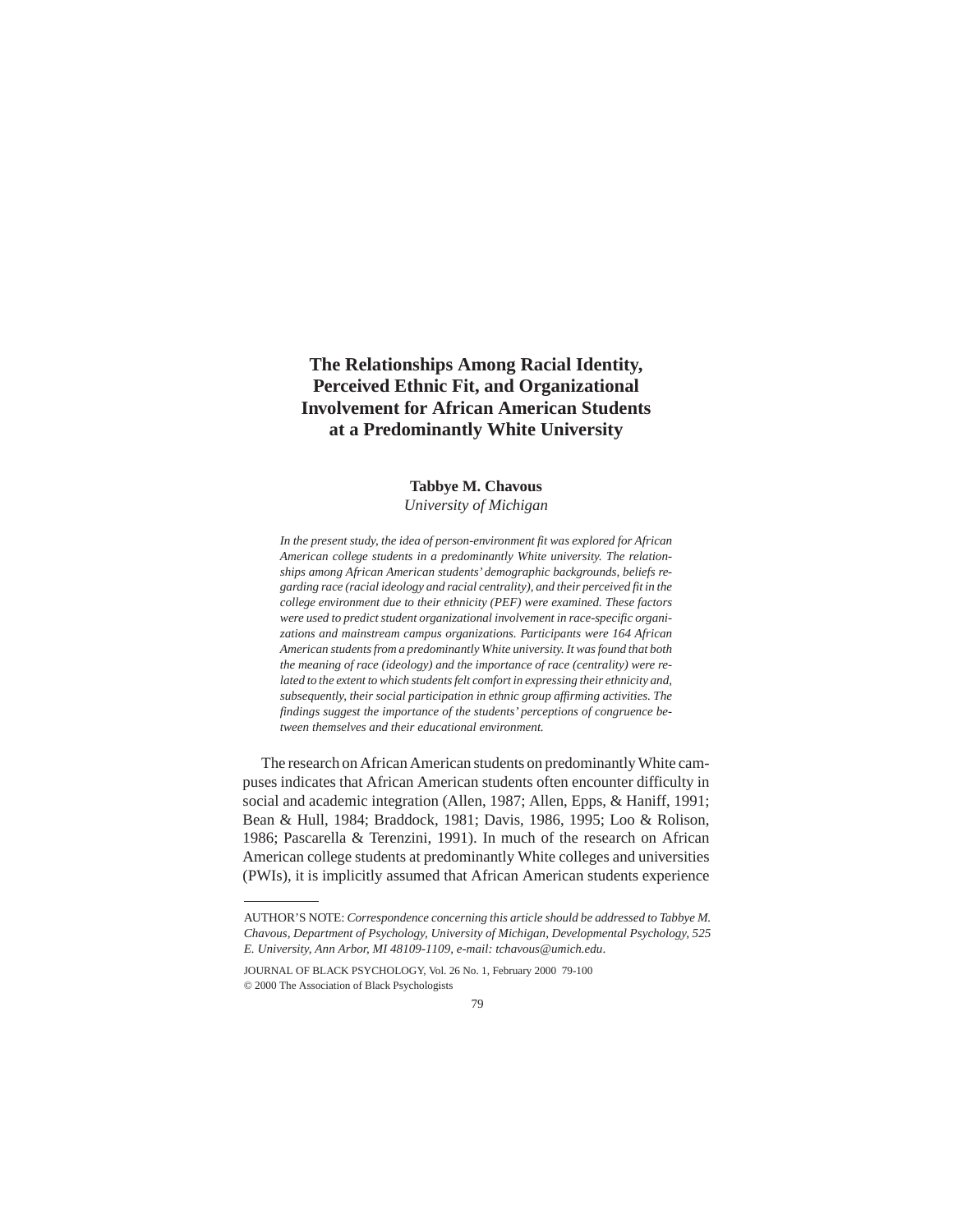social alienation as a function of conflicting cultural beliefs and values due to an incongruence between the cultural and social values of the students and the underlying values and philosophies associated with a PWI environment (Allen, 1987). However, little research actually has examined the relationships among African American students' beliefs and philosophies regarding race, their perceptions of fit in their college environment, and the extent and nature of social integration in the college environment. In particular, researchers examining African American students at PWIs begin their research on the premise that all African American students on majority campuses are less likely to fit in and more likely to feel alienated. Consequently, in much of the research on college students, race essentially is used as a defining category for students for comparative purposes (Stage, 1988, 1989). Such research indicates group differences but does little to inform about characteristics of individuals within those groups and their interaction with the college environment that may help explain their educational experiences and outcomes.

This article represents an examination of African American students'perceptions of the fit between their ethnic culture and their college environment at a PWI. The model used in the present article is based on the Perceived Threat paradigm of Ethier and Deaux (1990, 1994). Their model posits that minority students' group identity salience is related to the congruence between individuals' ethnic background and their college environment (Ethier & Deaux, 1994). Second, they assert that the college environment, because it represents a developmental transition in the lives of many adolescents, may have a large impact on individuals' self-definition (Ethier & Deaux, 1990). In entering mainstream college settings, ethnic minority students often face unique challenges regarding the meaning or value of their ethnic identity, which may represent threats to their identities. Finally, individuals' group salience is related to their responses to this perceived threat. For some, ethnic group salience may be related to feelings of pride and result in more intense identification with one's group. For others, however, identification with an ethnic group may be related to aversive feelings. Specifically, feeling that one's group is discriminated against may lead to a deemphasis on that group and/or its attributes (Ethier & Deaux, 1990).

In the above model, Ethier and Deaux (1990) conceptualized perceived threat as the extent to which individuals felt a challenge to their ethnic identity in their college environment. Their construct taps into individuals'beliefs that they cannot express their cultural values in school settings, that their ethnic culture was incompatible with their college environment. For example, their Perceived Threat Scale consists of items such as "I feel that my ethnicity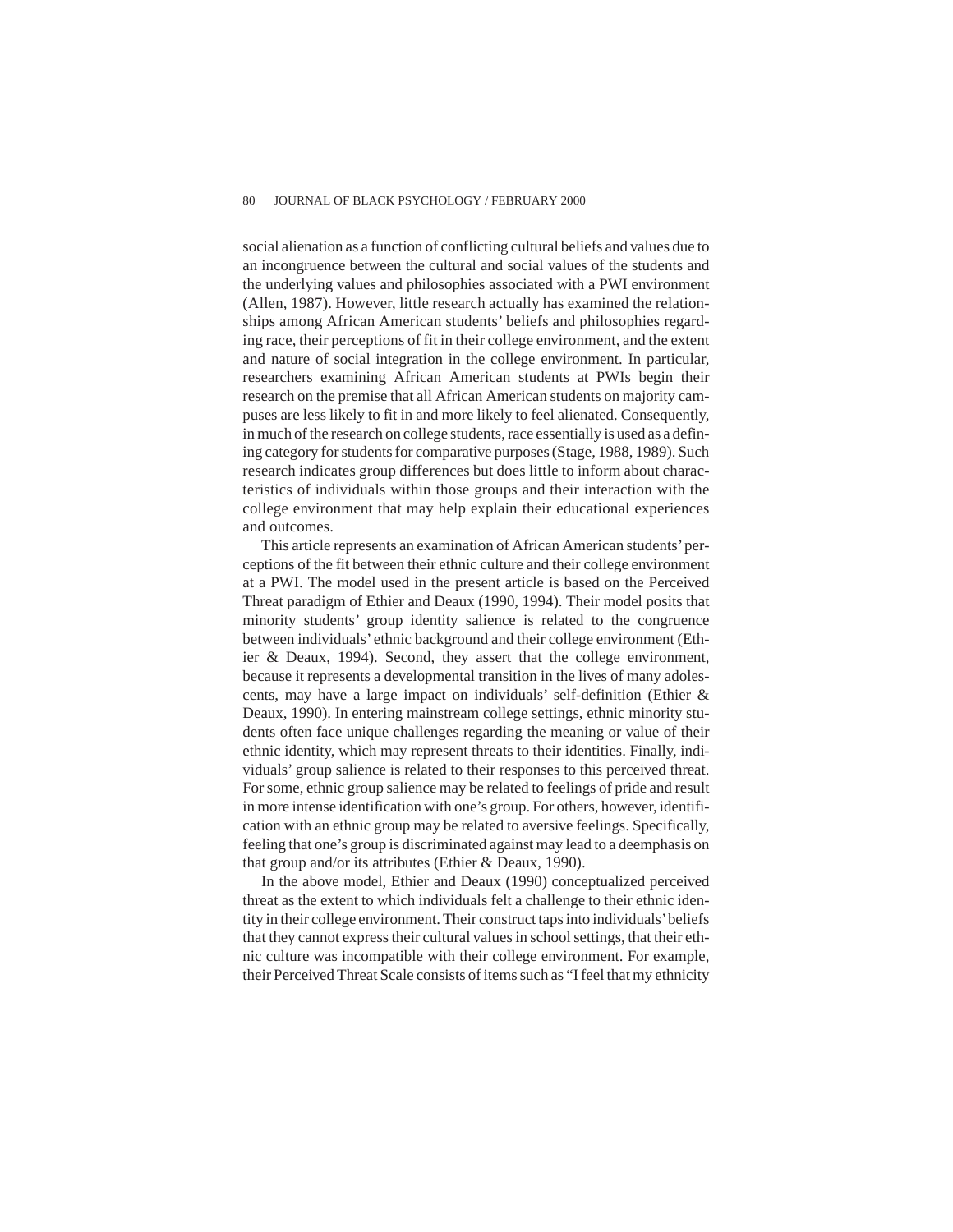is incompatible with the new people I am meeting and the new things I am learning" and "I often feel like a chameleon, having to change my colors depending on the ethnicity of the person I am with." Because the present article is concerned primarily with students' perceptions of cultural compatibility in their school setting, the discussion will focus on students' perceived ethnic fit (PEF).

The present article attempts to build on the above model by incorporating the role of both the importance of race and the meaning of race to individuals in the relationship between students' perceived ethnic fit and individual outcomes. Perceived ethnic fit will be related to individuals' precollege ethnic background, as well as their engagement in African American organizations on the college campus. The study findings will be discussed in terms of the need to examine within-group differences in the perceptions, beliefs, and academic experiences of African American students.

#### **BACKGROUND–SCHOOL CONGRUENCE**

Traditionally, studies of African American college students and school outcomes have relied on demographic characteristics as independent variables. African American students on the average have parents with lower incomes, less prestigious jobs, fewer years of education, and are more often single parents than White students' parents (Nettles, 1988). These factors have been used to help explain the discrepancy between African American and White students' overall college adjustment and persistence (Allen et al., 1991; Astin, 1982, 1984; Fleming, 1984; Hall, Mays, & Allen, 1984; Nettles, 1988; Thomas, 1984).

Another source of variation among African American students lies in the nature of their precollege backgrounds. Individuals entering new settings may confront a number of demands that may have implications for adaptation in those settings (Felner, Ginter, & Primavera, 1983). A critical factor that may influence the degree to which individuals cope successfully is prior experiences. Specifically, the level of congruence between students' prior experiences and the new circumstances defining the new setting may be central to their degree of adaptation or difficulty in adaptation (Adan & Felner, 1995; Boykin, 1984; Graham, Baker, & Wapner, 1985). For individuals adjusting to a setting in which they are the minority, the importance of congruence may be magnified (Allen & Boykin, 1991; Graham et al., 1985).

One type of background factor that has been identified as important in the college adjustment process of African American students is the similarity between the high school and neighborhood environment and the college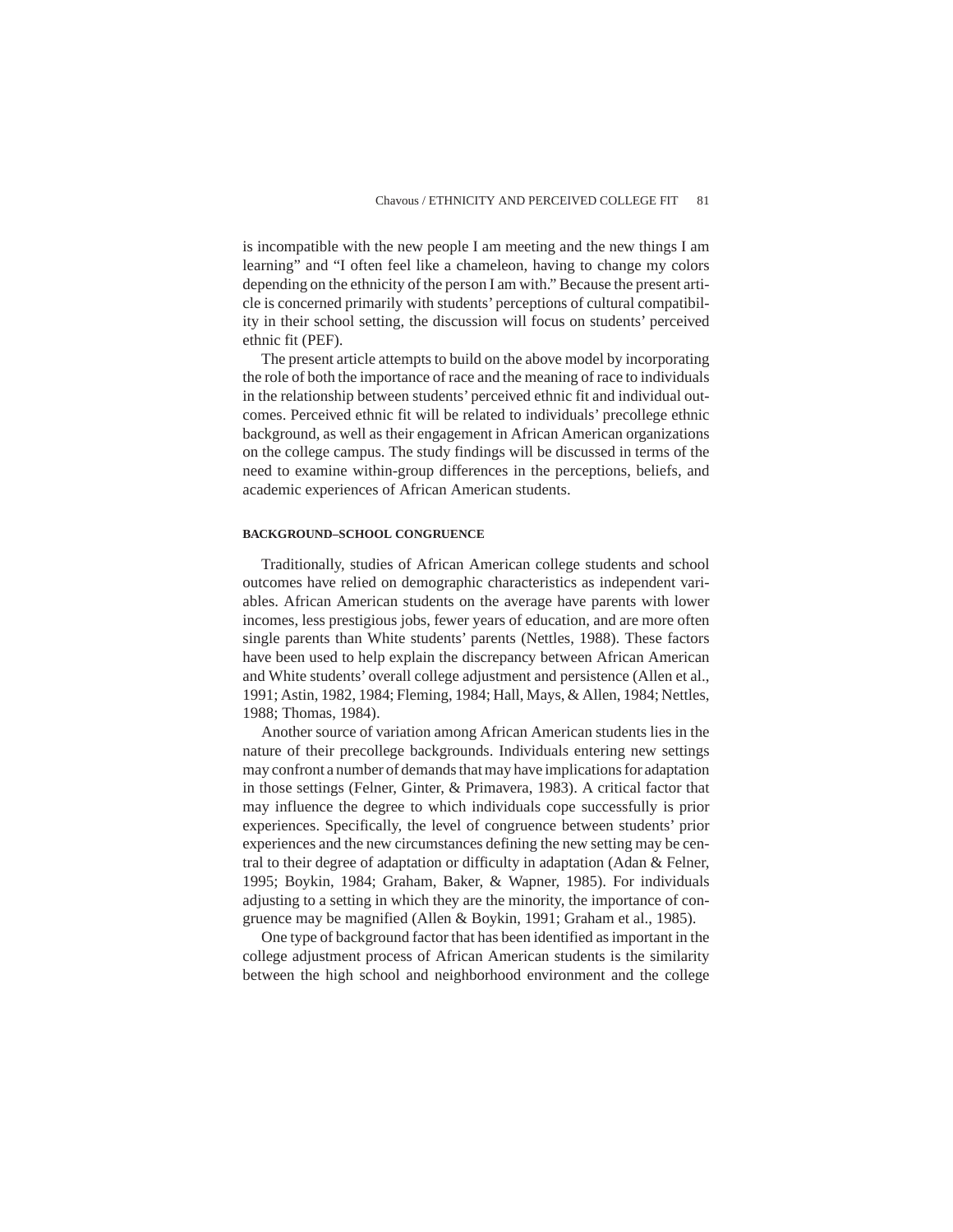environment (Davis, 1995; Graham et al., 1985; Sherman, Giles, & Williams-Green, 1994). PWI students from more racially homogeneous neighborhoods and high schools have reported college as involving greater adjustment than students from more racially heterogeneous environments (Sherman et al., 1994). This incongruence may influence students' perceptions of their new college environments and the extent and nature of their adjustment to the environments (Adan & Felner, 1995; Bennett, 1984; D'Augelli & Herschberger, 1993; Graham et al., 1985). D'Augelli and Herschberger (1993), for example, found that African American and White students at a PWI differed in their general well-being, with African American students reporting lower scores. However, African American students who came from predominantly White neighborhoods and high schools did not differ from White students in their general well-being.

## **RACIAL IDENTITY AND PERCEIVED ETHNIC FIT**

Another important source of variation among African Americans that has been cited in the college research on African American students lies in their beliefs and attitudes regarding race (Mitchell & Dell, 1992; Parham & Helms, 1981). Racial identity research on African American students suggests that students'beliefs about self and race are major factors in their social and academic outcomes at PWIs. One portion of the small field of research on racial identity and African American students has suggested that social and academic success at predominantly White schools is related to lack of connectedness to African American culture (Fleming, 1981, 1984; Fordham, 1988; Hughes, 1987). On the other hand, other researchers assert that mainstream views or lack of connectedness to African American culture is detrimental to African American students' academic and social development (Baldwin, Brown, & Rackley, 1990; Taub & McEwen, 1992).

Mitchell and Dell (1992) suggest that intragroup variation in racial identity beliefs may influence social college outcomes for African American students, such as daily functioning and behaviors within the college environment. They examined the relationship between students' racial identity and participation in campus activities using the Racial Identity Attitudes Scale (Parham & Helms, 1985). Students with attitudes that indicated stronger African American identification were more likely to be involved in ethnicrelated organizations. Similarly, students with attitudes that deemphasized race were less likely to participate in African American organizations. Students with attitudes that acknowledged the importance of race but also endorsed a perspective that acknowledges the similarities of African Americans with other groups were more likely to participate in noncultural or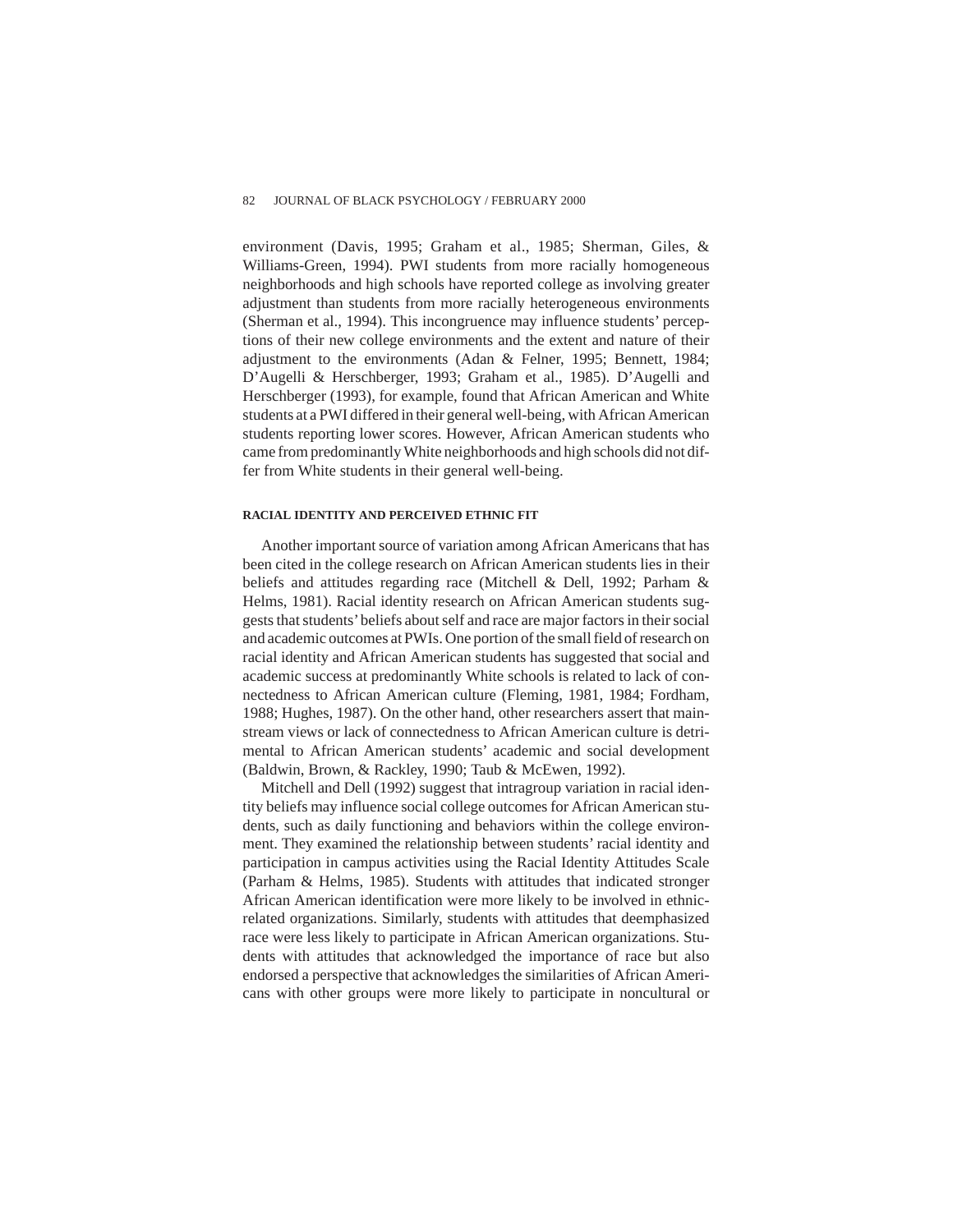mainstream organizations. For the strongly identified individuals, the ethnic-related organizations may serve as a protective or supportive factor, whereas such organizations may be less important for African American students who are less strongly identified with their ethnic group or who also identify with other groups. Taub and McEwen (1992) found negative relationships between racial identity beliefs reflecting less racial group identification and measures of autonomy and interpersonal development for African American undergraduate women at a PWI. They conclude that psychosocial development may be delayed for those with more mainstream group identification, making it more difficult to achieve academic goals.

The interaction of individuals' ethnic identity and feelings of fit in their college environment related to their ethnicity has been explored for other minority groups. Ethier and Deaux (1990, 1994) explored the extent to which students felt that their culture was compatible with their college environment for Hispanic students entering predominantly White universities. The researchers found that strongly identifying with their ethnic background acted as a buffer to students'feelings of culture-environment incompatibility (Ethier & Deaux, 1990). Students who identified less strongly were more likely to experience feelings of threat and have lower levels of collective self-esteem. Furthermore, strong racial identification was linked to participation in more ethnic-affirming campus organizations (Ethier & Deaux, 1994). The implication is that strength of identification, or the centrality of race to the individual, may play a protective role in minority students' feelings of social fit, as well as influence their social activity in the PWI environment.

In addition to the importance of race to individuals, it also may be informative for researchers to consider the role of students' specific ethnic views in evaluating minority students' psychosocial outcomes in the college environment. Research suggests that not only is the extent to which students identify with their race important, but the meaning of that identity may influence student college perceptions and social outcomes as well. There is little empirical research, however, that actually has examined the relationship between African American students' perceived environmental fit in college and their actual sociocultural beliefs and values related to their ethnic group.

In the Ethier and Deaux (1990, 1994) studies, for example, the researchers reported variation in identity meaning as well as strength of identification for the Hispanic students. Although their sample size did not allow for examination of the influence of the meaning that the individual places on his or her ethnic identity, they suggest its importance as an influence on minority students' perceptions of threat to their ethnic identity on entering the PWI environment (Ethier & Deaux, 1990) as well as on the extent of participation in ethnic-related organizations (Ethier & Deaux, 1994). Murguia, Padilla, and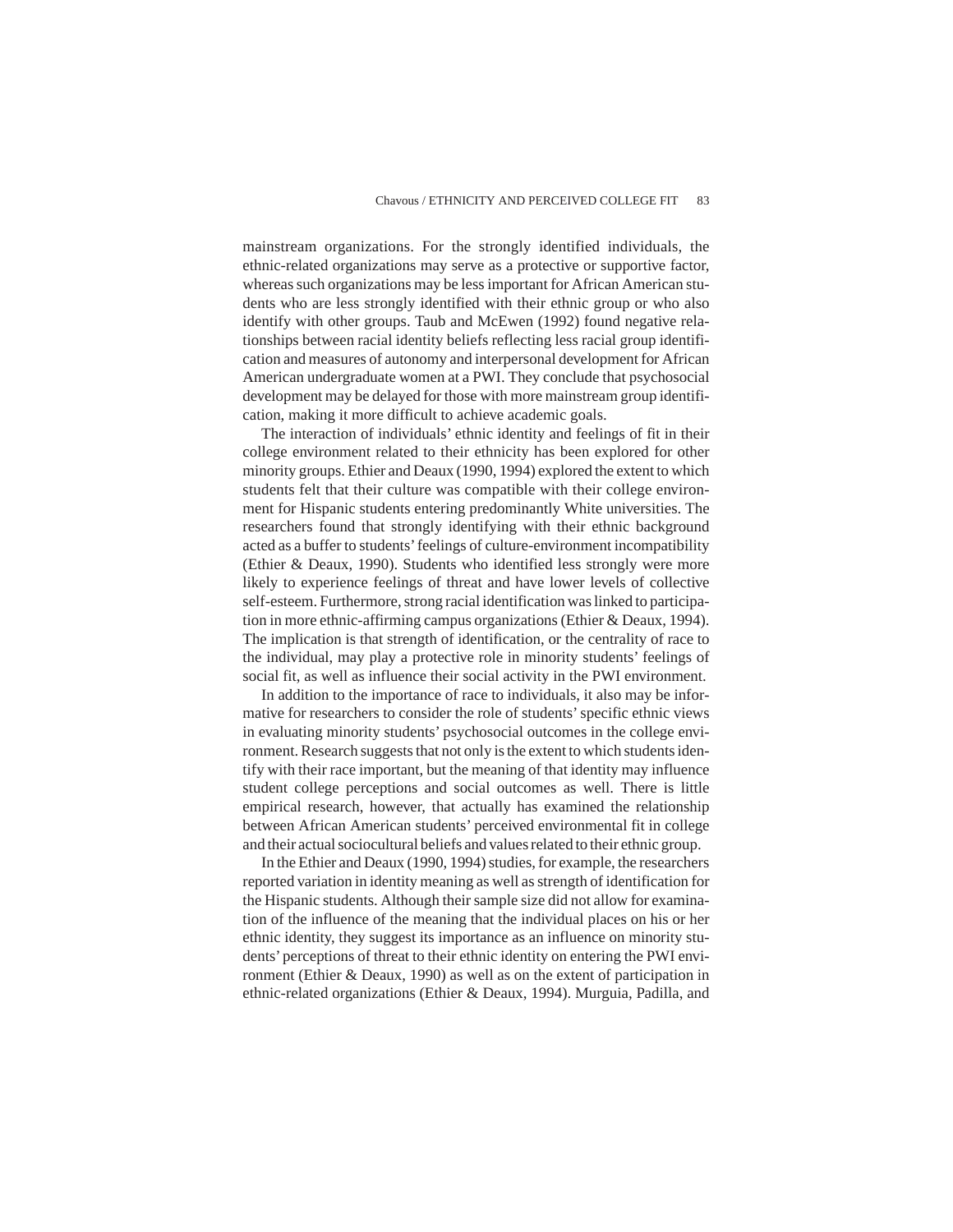Pavel (1991), in a qualitative study of Hispanic and Native American students at a PWI, examined the extent to which students identified with their ethnic group as well as their perceptions of why it is or is not important to identify with their group. First, students varied greatly in their descriptions of what it meant to be a member of their ethnic group. These varying definitions resulted in different behaviors regarding intergroup and intragroup social interactions, as well as feelings of connection to the university at large.

In this article, racial identity will be conceptualized and evaluated using the Multidimensional Model of Racial Identity (MMRI) (Sellers, Smith, Shelton, Rowley, & Chavous, 1998). The MMRI defines racial identity as that part of the person's self-concept that is related to his or her membership within a race. The present research examines two of the stable components of racial identity proposed by the model in examining perceptions of college fit and adjustment outcomes for African American college students: race centrality and racial ideology.

Racial ideology is defined as the general attributes, characteristics, and values that the individual associates with a particular ethnic group. This dimension represents the person's philosophy about the ways in which African Americans should live and interact with society. The MMRI delineates four racial ideologies. They consist of nationalist, minority, humanist, and assimilation perspectives. A nationalist philosophy is characterized by a viewpoint that emphasizes the uniqueness of being of African descent. A person holding nationalistic views might, for example, believe that Blacks should own and patronize only Black-owned businesses and institutions. An oppressed minority philosophy is characterized by a viewpoint that emphasizes the commonalties between African Americans and other oppressed groups. An individual with a minority viewpoint might feel that Blacks should form coalitions with other oppressed groups to oppose discrimination by the dominant group. An assimilation philosophy is characterized by a viewpoint that emphasizes the commonalties between African Americans and the rest of American society. Such an individual might see integration into mainstream institutions as the ideal social and economic outcome for Blacks. He or she may wish to be seen as an American as well as an African American. Finally, a humanist philosophy is characterized by a viewpoint that emphasizes the commonalties of all humans. A person with a humanistic perspective might stress the commonalties of all human beings. A humanistic individual may not wish to be seen as Black or White, but simply as a human being.

The centrality dimension of racial identity refers to the extent to which a person normatively defines himself or herself with regard to race. It is a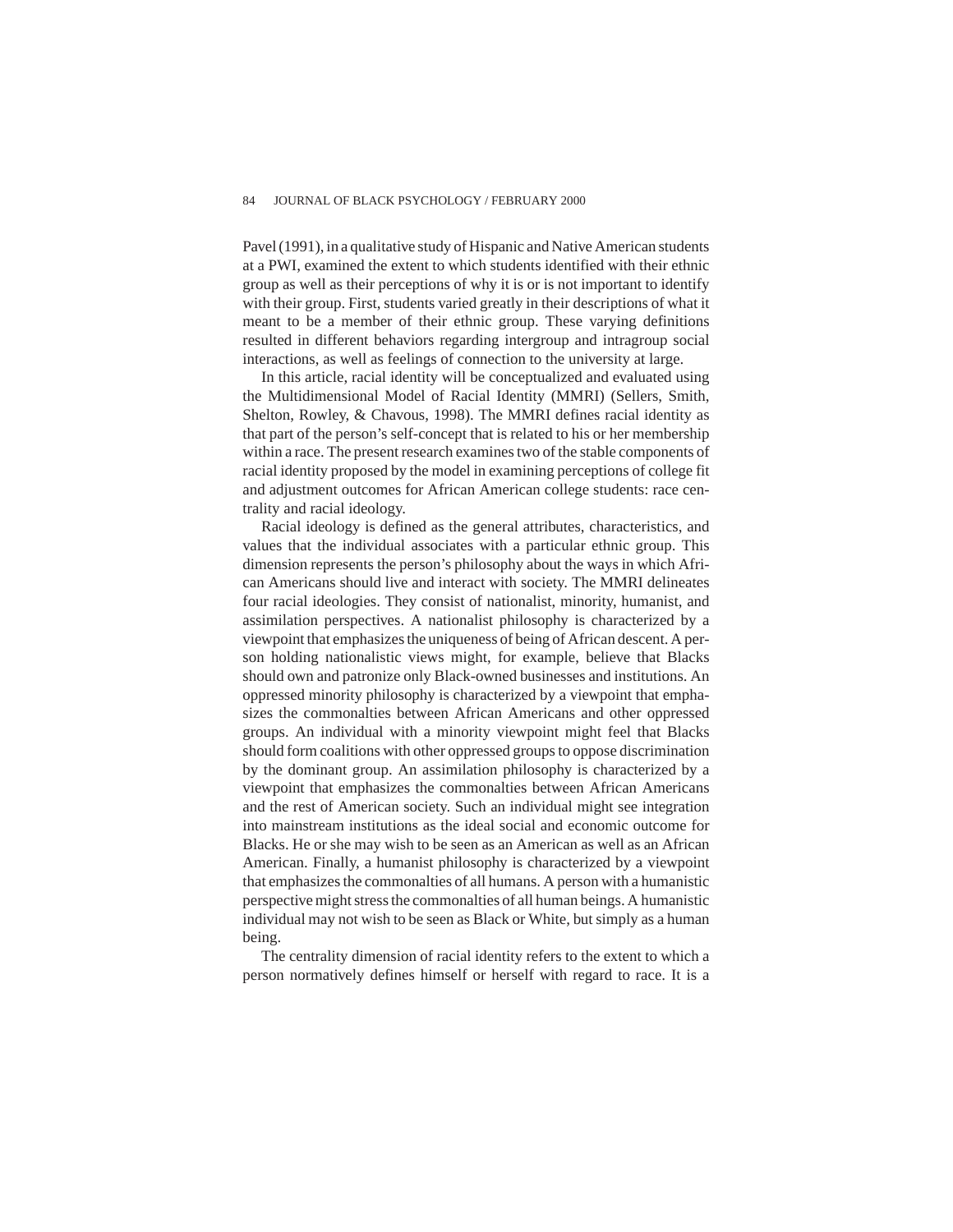measure of whether race is a core part of an individual's self-concept. Implicit in this conceptualization of centrality is that an individual may have a number of different identities that differ in importance with regard to its overlap with the individual's primary self-definition.

Using the MMRI will allow for the examination of both the strength and nature of individuals' race identification in examining their perceptions of ethnic fit in their college environment. It has been suggested that individuals' ideologies regarding race are based in part on the way the individual feels the world works for their racial group (Sellers, Smith, et al., 1998). For African American students, individuals'racial ideologies may be related to how they experience their college environment in relation to their group. Research using the model reveals differences in the relationships between individuals' affective beliefs about their racial group (private regard) and personal selfesteem for African American high school and college students (Rowley, Sellers, Chavous, & Smith, 1997), as well as between individuals' racial ideologies and academic performance (Sellers, Chavous, & Cooke, 1998) for students with differing levels of race centrality. For instance, Rowley and colleagues (1997) found that stronger racial centrality was related to a positive relationship between private regard and self-esteem, whereas no relationship was found for students with lower race centrality. Similarly, in the context of the present study, African American students who differ with respect to the importance they place on race may differ in the extent to which they feel a fit between their ethnicity and environment. Furthermore, even among students with similar beliefs regarding ethnic fit, the impact of those feelings may be different for those with varying levels of race centrality.

## **PRESENT STUDY**

The aforementioned research suggests that minority students' responses to the college environment are related both to their racial beliefs and the importance of race to them. The extent and nature of ethnic identification may limit access to majority resources through self-selection or social and institutional segregation. For some African American students, being in a PWI environment may result in acute awareness of discrimination and feelings of isolation due to race. For other students, few such conflicts may be experienced. There is little empirical research, however, that examines the variation in African American students'race beliefs and attitudes and its relationship to perceptions of the college environment directly related to their racial group.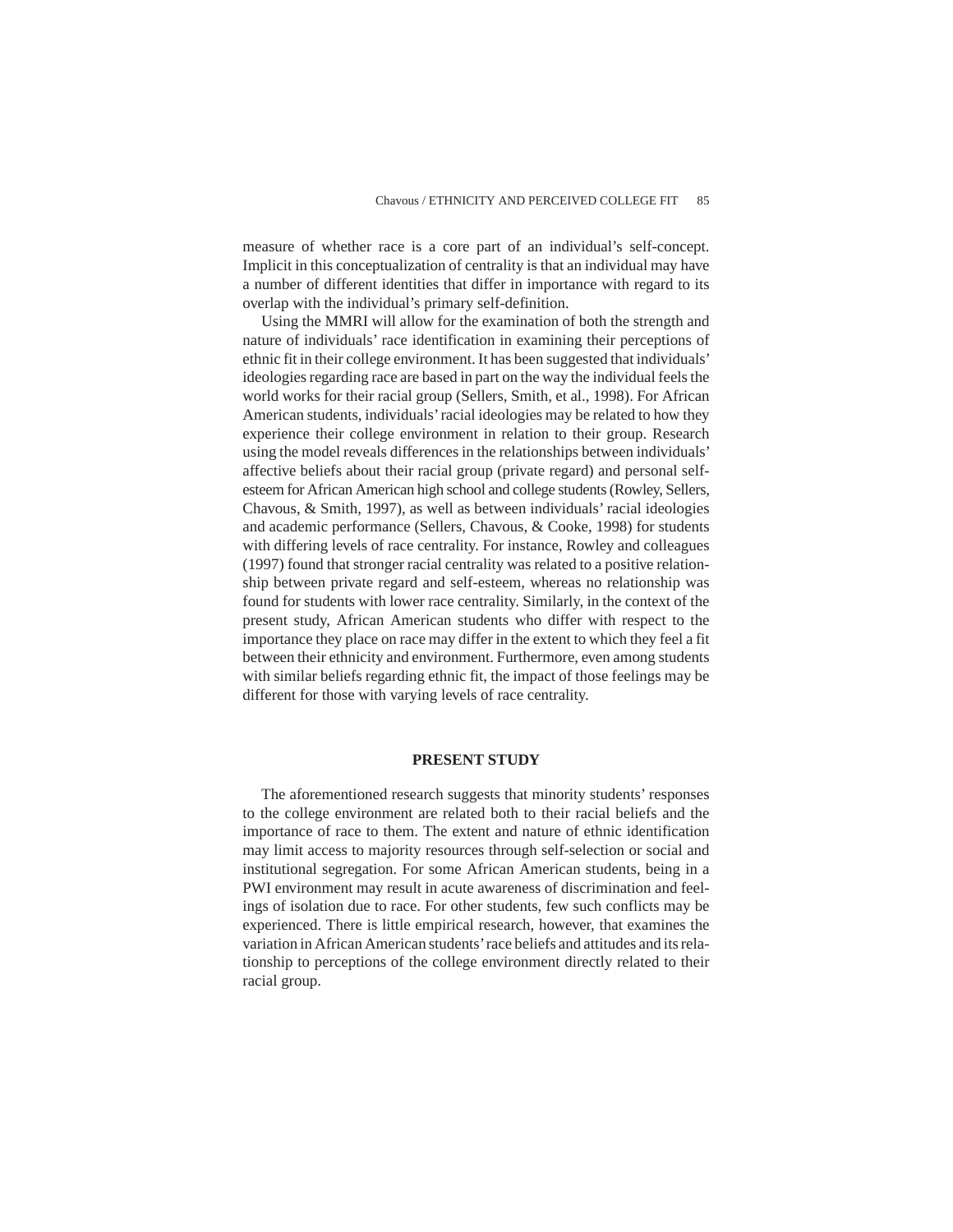The present study examines the relationships among student background, racial identity, and PEF with the college environment for African American students at a PWI. Based on the Ethier and Deaux (1990, 1994) paradigm for Hispanic students at PWIs and the research on racial identity and African American college students, it is expected that PEF will be related to (a) a greater match between precollege racial composition and college racial composition, and (b) more social involvement in group-affirming organizations.

Furthermore, it is expected that PEF will mediate the relationship between racial ideology and organizational involvement, such that PEF and participation in African American organizations will be related to higher levels of views that emphasize the uniqueness of African Americans (nationalist ideology) or other minority groups as oppressed groups in America (minority ideology), and lower levels of views that emphasize humanism or integration into mainstream society (assimilation ideology).

Finally, the above relationships will be moderated by racial centrality. Specifically, for individuals for whom race is more important (higher race centrality), racial ideology will strongly predict PEF and organizational involvement. In contrast, there will be a weaker relationship between racial ideology and PEF and racial ideology and organizational involvement for students with lower race centrality.

## **METHOD**

## **PARTICIPANTS**

Participants were 164 African American undergraduates attending a 4-year predominantly White university in the southeastern United States. There were 46 men and 118 women participating, averaging about a sophomore class level. Students' family household income mean was approximately \$64,000. Mothers' and fathers' education levels indicated at least some college education.

#### **PROCEDURES**

Participants were recruited through introductory psychology and 200 level psychology classes and advertisements placed in various areas on campus. The psychology pool participants received course credit for their participation. Other participants received \$5 to participate. The paid and unpaid participants did not differ significantly on any of the study variables.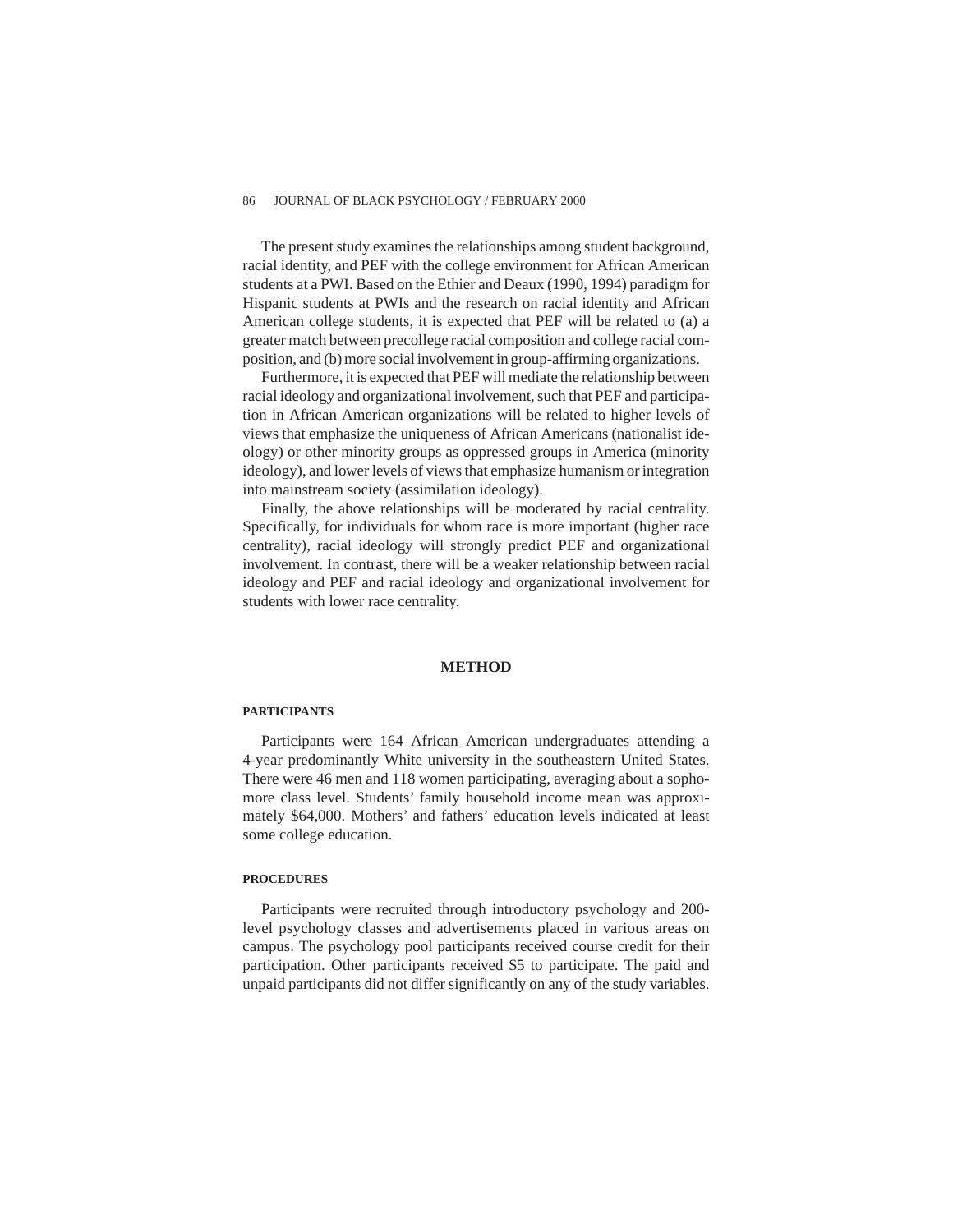The participants completed the study measures in group administration sessions. All participants were assured that any information given would be kept confidential and that their participation was voluntary. Following completion of the measures, all participants were debriefed.

## **MEASURES**

Students completed a demographic measure in which they provided information about their precollege backgrounds. They provided information about class year, gender, parental education levels, parental income, and racial makeup of high school and neighborhood.

Students were asked to list the campus organizations in which they participated. In addition, they indicated with an asterisk (\*) the organizations that were African American organizations. Examples of such organizations were African American student government organizations, university gospel choirs, and African American student professional organizations.

The ideology and centrality subscales of the Multidimensional Inventory of African American Identity (MIBI) (Sellers, Rowley, Chavous, Shelton, & Smith, 1997) were used in the present study. The ideology scale consists of 50 items that evaluate the four philosophies—assimilation, humanism, minority, and nationalism—outlined in the MMRI. Each ideology subscale is assessed across domains associated with the way African Americans view political/economic issues, cultural/social issues, intergroup relations, and attitudes toward the dominant group. The centrality subscale consists of 10 items measuring the extent to which being African American is central to the respondents' definitions of themselves. Participants were asked to respond regarding the extent to which they endorse the items on a 7-point Likert scale. The subscales of the MIBI have shown adequate internal consistency in samples of African American college students (alpha coefficients ranged from .67 to .81) (Rowley et al., 1997; Sellers et al., 1997). For the present sample, alpha coefficients ranged from .66 to 85.

The Perceived Ethnic Fit Scale (PEFS) for the present study was based on Ethier and Deaux's (1990) six-item Perceived Threat Scale for Hispanic students. The PEFS is a nine-item scale that measures the extent to which students feel threatened in expressing their ethnic identity in their college institution, as well as the extent to which they feel that their ethnic identity is compatible with their college environment. Examples of scale items are "I feel that I have to change myself to fit in at school" (from original scale items) and "I do not feel free to express my ethnicity at school" (from added items). Each statement was rated on a Likert-type scale ranging from 1 (*strongly disagree*) to 7 (*strongly agree*). Internal consistency for the scale items was high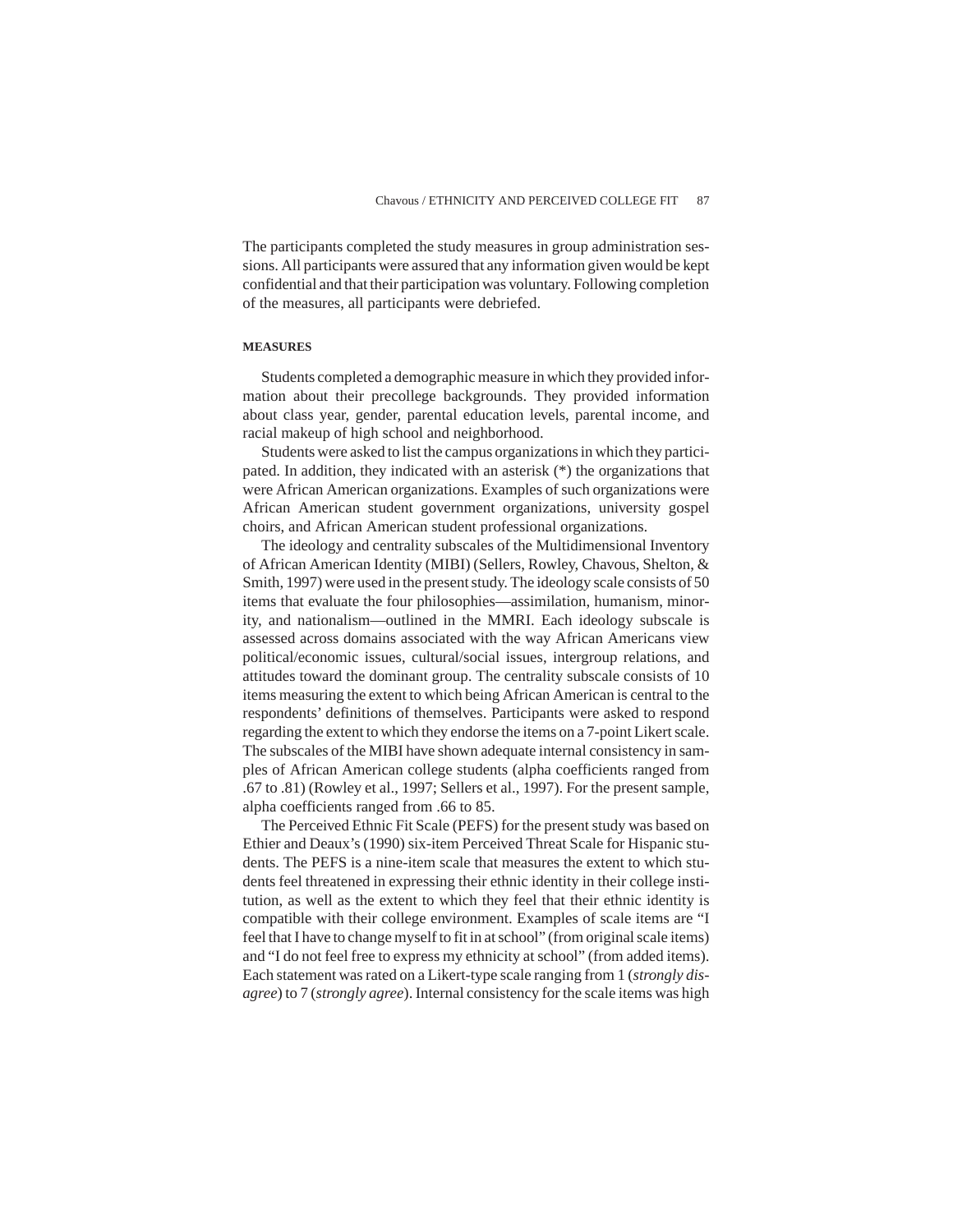(Cronbach's alpha coefficient = .87). Higher scores on the scale indicate feeling less of a fit between participants' ethnicity and their institution.

## **RESULTS**

## **SAMPLE CHARACTERISTICS**

Table 1 provides summary information and intercorrelations among the study independent variables. It should be noted that the mean score for the PEF scale was low overall  $(M = 2.01, SD = 1.03)$ . However, participants' scores represented high and low mean scores on the measure, ranging from  $M = 1$  to  $M = 6$ .

## **ORGANIZATIONAL INVOLVEMENT**

Organizational involvement was examined in two ways. First, a variable representing the total number of organizations students reported was created. A second variable, African American organizations, indicated the number of those organizations that were predominantly African American in makeup. For total number of organizations, the mean participation was a little over two organizations ( $M = 2.09$ ,  $SD = 1.35$ ), and the range was between zero and five organizations. Students were involved in an average of 1.02 (*SD* = 1.03) African American organizations, with a range of zero to four such organizations. They were involved in an average of 1.02 non-African American organizations  $(SD = .99)$  and were involved in between zero and four such organizations. The number of students who reported being involved in no organizations was 27, whereas 137 were involved in at least one organization.

## **ANALYSIS STRATEGY**

Multiple regression analyses were conducted to determine background and racial identity predictors of perceived ethnic fit and participation in campus organizations. Analyses proceeded in the following manner. First, the relationships of students' background with PEF and organizational involvement were explored. Second, the relationship between individuals'racial ideologies and their perceptions of ethnic compatibility was examined. Next, PEF was examined as a predictor of organizational involvement. Finally, racial centrality was examined as a moderating variable in the above model relationships.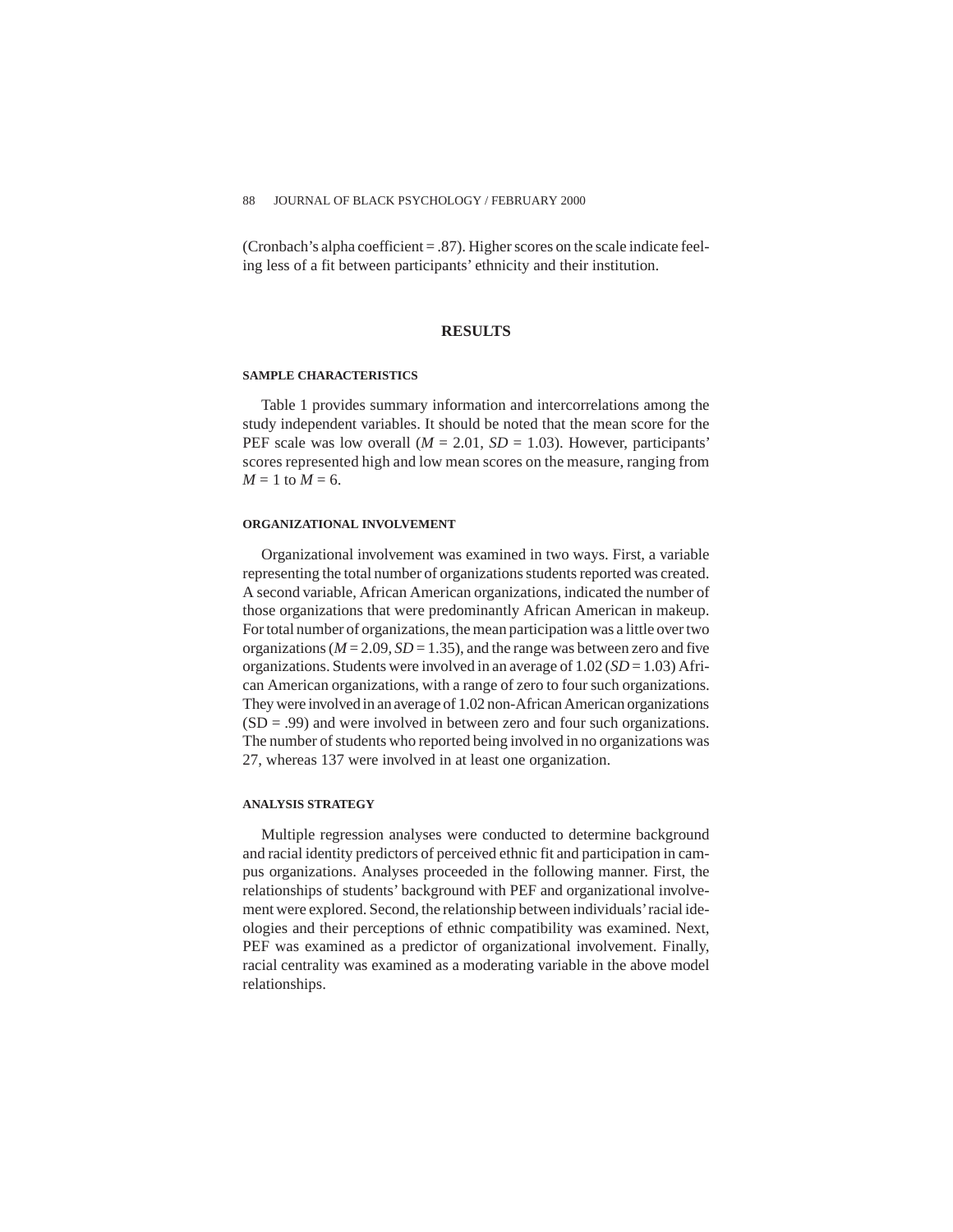**TABLE 1 Means, Standard Deviations, and Intercorrelations of Racial Centrality, Racial Ideologies, and Perceived Ethnic Fit (PEF)**

|              | M |           |          | SD Centrality Assimilation Humanism Minority Nationalism PEF |          |         |      |      |
|--------------|---|-----------|----------|--------------------------------------------------------------|----------|---------|------|------|
| Centrality   |   | 5.53 1.09 | 1.00     |                                                              |          |         |      |      |
| Assimilation |   | 5.19 0.80 | $-.33**$ | 1.00                                                         |          |         |      |      |
| Humanism     |   | 5.23 0.80 | $-.45**$ | $.54**$                                                      | 1.00     |         |      |      |
| Minority     |   | 4.82 0.98 | $-.15*$  | $.29**$                                                      | $.44**$  | 1.00    |      |      |
| Nationalism  |   | 4.19 0.88 | $.60**$  | $-.44**$                                                     | $-.67**$ | $-27**$ | 1.00 |      |
| <b>PEF</b>   |   | 2.01 1.03 | $-.15$   | .08                                                          | $-.02$   | .05     | .07  | 1.00 |

\**p* < .05. \*\**p* < .01.

To help account for the influence of time attending the university on perceived fit and organizational involvement, class year was controlled for in each analysis. In addition, background variables that were found to have significant predictive relationships to organizational participation or perceived ethnic fit were included in subsequent analyses as control variables.

## **STUDENT BACKGROUND AS PREDICTOR OF PERCEIVED ETHNIC FIT AND ORGANIZATIONAL INVOLVEMENT**

Multiple regression analyses were conducted, examining student background variables (family income, mother's education, father's education, percentage of African Americans in neighborhood, and percentage of African Americans in high school) as predictors of perceived ethnic fit, controlling for students' class year. Results indicated no significant relationships. Next, the relationships between background variables and number of African American organizations and non-African American organizations were examined in two multiple regression models. No significant findings resulted for African American organizations. However, a significant model was found for non-African American organizations (*F* = 2.09, *p* < .05). Regression coefficients indicated a significant, negative relationship between percentage of African Americans in neighborhood and number of non-African American organizations ( $\beta = -.20, p < .04$ ). See Table 2.

## **RACIAL IDENTITY AS A PREDICTOR OF PERCEIVED ETHNIC FIT**

To test the hypothesized relationship between racial ideology and perceived ethnic fit, multiple regression analyses examining the four racial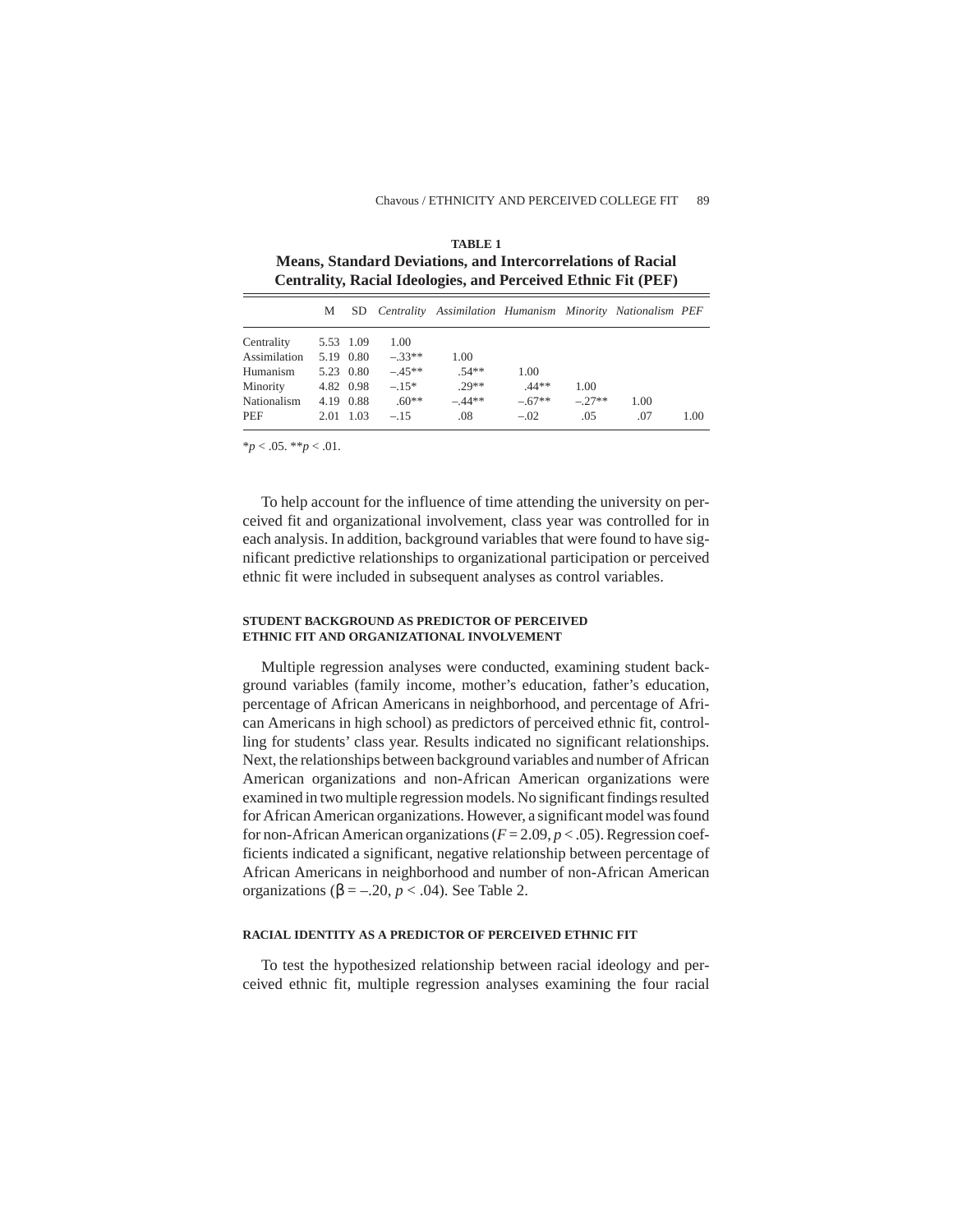| <b>TABLE 2</b>                                               |
|--------------------------------------------------------------|
| <b>Summary of Multiple Regression Analyses of</b>            |
| <b>Background Variables as Predictors of Number of Black</b> |
| <b>Organizations and Non-Black Organizations</b>             |

|                      |        | <b>Model Predicting</b><br><b>Black Organizations</b> |             |        |             | <b>Model Predicting</b><br>Non-Black Organizations |  |  |
|----------------------|--------|-------------------------------------------------------|-------------|--------|-------------|----------------------------------------------------|--|--|
|                      | B      | <b>Beta</b>                                           | Model $R^2$ | R      | <b>Beta</b> | Model R <sup>2</sup>                               |  |  |
| Constant             | .73    |                                                       | .07         | .47    |             | $.10*$                                             |  |  |
| Class year           | .08    | .09                                                   |             | .07    | .07         |                                                    |  |  |
| Income               | .02    | .08                                                   |             | .03    | .09         |                                                    |  |  |
| Percentage of Blacks |        |                                                       |             |        |             |                                                    |  |  |
| in neighborhood      | .08    | .13                                                   |             | $-.12$ | $-.20*$     |                                                    |  |  |
| Percentage of Blacks |        |                                                       |             |        |             |                                                    |  |  |
| in high school       | $-.02$ | $-.02$                                                |             | .02    | .03         |                                                    |  |  |
| Mother's education   | .10    | .16                                                   |             | $-.04$ | $-.07$      |                                                    |  |  |
| Father's education   | $-.04$ | $-.19$                                                |             | .02    | .05         |                                                    |  |  |

\**p* < .05.

ideologies as predictors of PEF, controlling for class year, revealed no significant relationships.

#### **PERCEIVED ETHNIC FIT AS A PREDICTOR OF ORGANIZATIONAL INVOLVEMENT**

The relationship between perceived ethnic fit and organizational involvement was examined in separate multiple regression analyses, in which the number of African American organizations and number of non-African American organizations were regressed on PEF, including class year and percentage of African Americans in neighborhood as control variables. Findings indicated a significant model when African American organizations was entered as the dependent variable ( $F = 5.17$ ,  $p < .007$ ), accounting for 8% of the variance in the dependent variable. Class year was positively related to the number of African American organizations (β = .15,  $p < .05$ ). In addition, PEF was negatively related to African American organizations ( $β = -.20, p <$ .009), indicating more African American organizations for those who reported more ethnic fit. For the model predicting non-African American organizations, only percentage of African Americans in neighborhood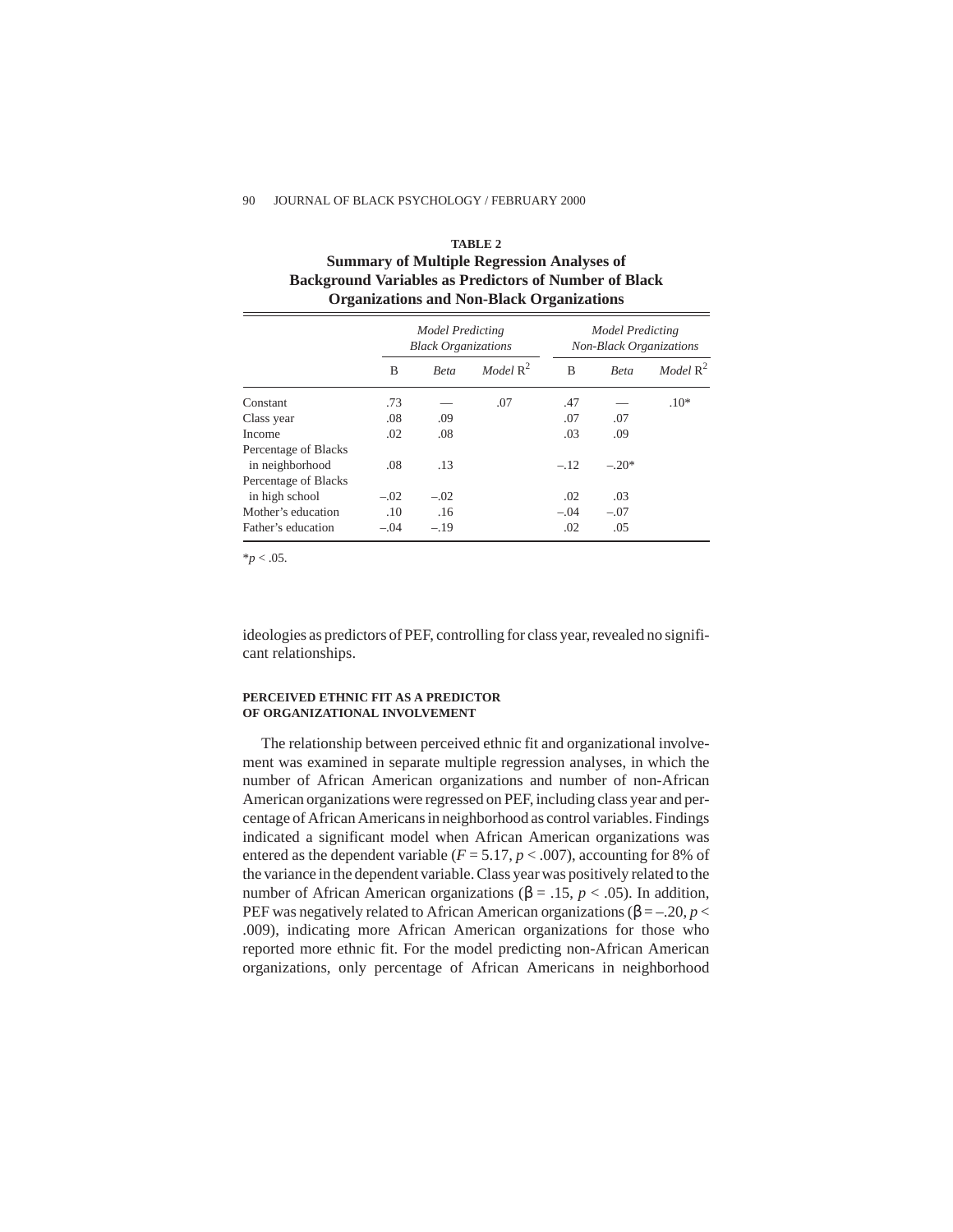| TABLE 3                                                     |
|-------------------------------------------------------------|
| <b>Summary of Multiple Regression Analyses of Perceived</b> |
| Ethnic Fit (PEF) as a Predictor of Number of                |
| <b>Black Organizations and Non-Black Organizations</b>      |

|                      |        | <b>Model Predicting</b><br><b>Black Organizations</b> |             |        |             | <b>Model Predicting</b><br>Non-Black Organizations |  |  |
|----------------------|--------|-------------------------------------------------------|-------------|--------|-------------|----------------------------------------------------|--|--|
|                      | B      | <b>Beta</b>                                           | Model $R^2$ | B      | <b>Beta</b> | Model $R^2$                                        |  |  |
| Constant             | .92    |                                                       | $.08*$      | 1.10   |             | $.07*$                                             |  |  |
| Class year           | .10    | $.15*$                                                |             | .04    | .04         |                                                    |  |  |
| Percentage of Blacks |        |                                                       |             |        |             |                                                    |  |  |
| in neighborhood      | .11    | .12                                                   |             | $-.15$ | $-.24**$    |                                                    |  |  |
| PEF                  | $-.21$ | $-.20**$                                              |             | .11    | .12         |                                                    |  |  |

\**p* < .05. \*\**p* < .01.

predicted number of organizations  $(\beta = -0.24, p < 0.002)$ . Table 3 summarizes the findings for the above models.

## **THE MODERATING ROLE OF RACIAL CENTRALITY**

## **Racial Ideology and Perceived Ethnic Fit**

The hypothesized moderating role of centrality in the above relationships was examined next. A multiple regression analysis was conducted including class year, the four ideologies, racial centrality, and interaction terms for each ideology and centrality (Baron & Kenny, 1986). The resulting model was significant  $(F = 2.17, p < .05)$  and accounted for 8% of the variance in perceived ethnic fit. Higher nationalism scores were related to perceptions of less fit  $(\beta = .48, p < .05)$ . In addition, there was a negative association between the interaction term, Nationalism  $\times$  Centrality, and perceptions of ethnic fit.

To examine this interaction, a variable indicating higher or lower centrality level was created using a median split of participants' centrality scores. It is important to note that the median centrality score was fairly high (5.5 on a 7-point scale). Therefore, students were placed in a group that was characterized by higher or lower race centrality relative to the other group. Multiple regression analyses predicting PEF from nationalism were conducted for lower and higher centrality level groups, controlling for class year. Results indicated a significant model for lower central students  $(F = 4.94, p < .001)$ ,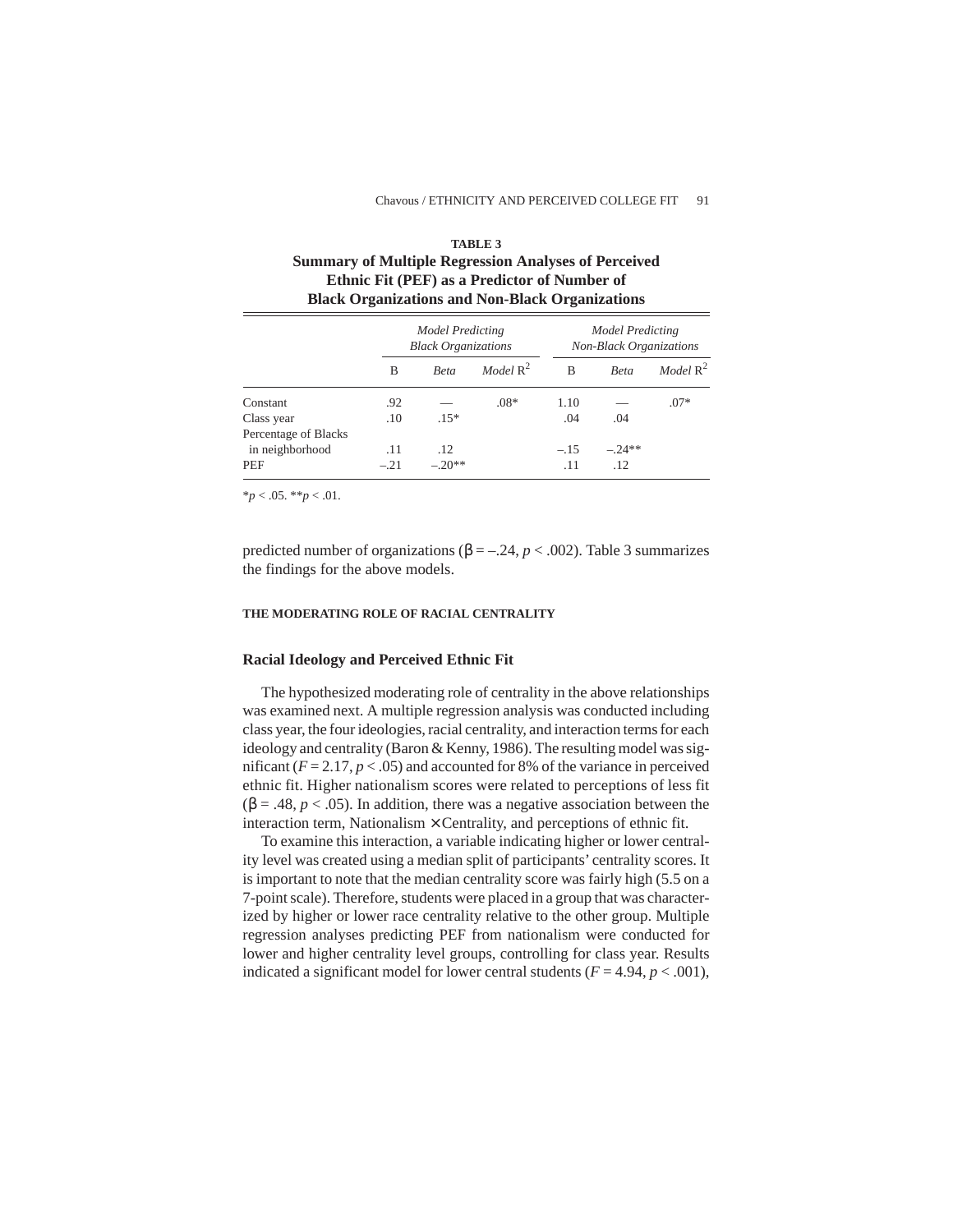**TABLE 4 Summary of Multiple Regression Analyses of the Four Racial Ideologies as Predictors of Perceived Ethnic Fit for Lower and Higher Race Central Students**

|             |        | Lower Centrality |                      |      | <b>Higher Centrality</b> |                      |  |
|-------------|--------|------------------|----------------------|------|--------------------------|----------------------|--|
|             | B      | <b>Beta</b>      | Model $\mathbb{R}^2$ | R    | <b>Beta</b>              | Model $\mathbb{R}^2$ |  |
| Constant    | $-.38$ |                  | .22                  | 2.03 |                          | .02                  |  |
| Class year  | $-.29$ | $-.26**$         |                      | .08  | .09                      |                      |  |
| Nationalism | .45    | $37***$          |                      | .07  | .06                      |                      |  |

NOTE: For lower centrality,  $F = 4.94$ ,  $p < .001$ ; for higher centrality,  $F = .48$ , *ns*. \*\**p* < .01. \*\*\**p* < .001.

accounting for 22% of the variance in PEF  $(R^2 = .22)$ . Nationalism was positively related to perceived ethnic incompatibility ( $\beta = .37$ ,  $p < .001$ ). For higher race central students, the model was nonsignificant. Table 4 summarizes the results for the above model.

## **Perceived Ethnic Fit and Organizational Involvement**

Next, multiple regression models examining centrality and perceived ethnic fit as predictors of African American organizations and non-African American organizations were conducted, controlling for class year. As in the above analyses, an interaction term, Centrality  $\times$  PEF, also was included in the model to test for moderator effects for racial centrality. The predictor model was significant  $(F = 25.41, p < .001)$ , accounting for 32% of the variance in the dependent variable. Both PEF and racial centrality were positively related to percentage of African American organizations  $(\beta = .53, p < .001,$ and  $\beta = .25$ ,  $p < .001$ , respectively). In addition, the interaction term was negatively related to African American organizational involvement ( $\beta$  =  $-2.65, p < .001$ ).

Next, separate regression analyses were conducted for higher and lower centrality groups as defined in previous analyses. Again, only the predictor model for the lower race central was significant  $(F = 5.68, p < .01)$ . Class year was associated with participation in more African American organizations (β = .29, *p* < .01), and PEF was negatively related to African American organizations ( $\beta = -23$ ,  $p < .04$ ). No significant relationships were found for higher race central students.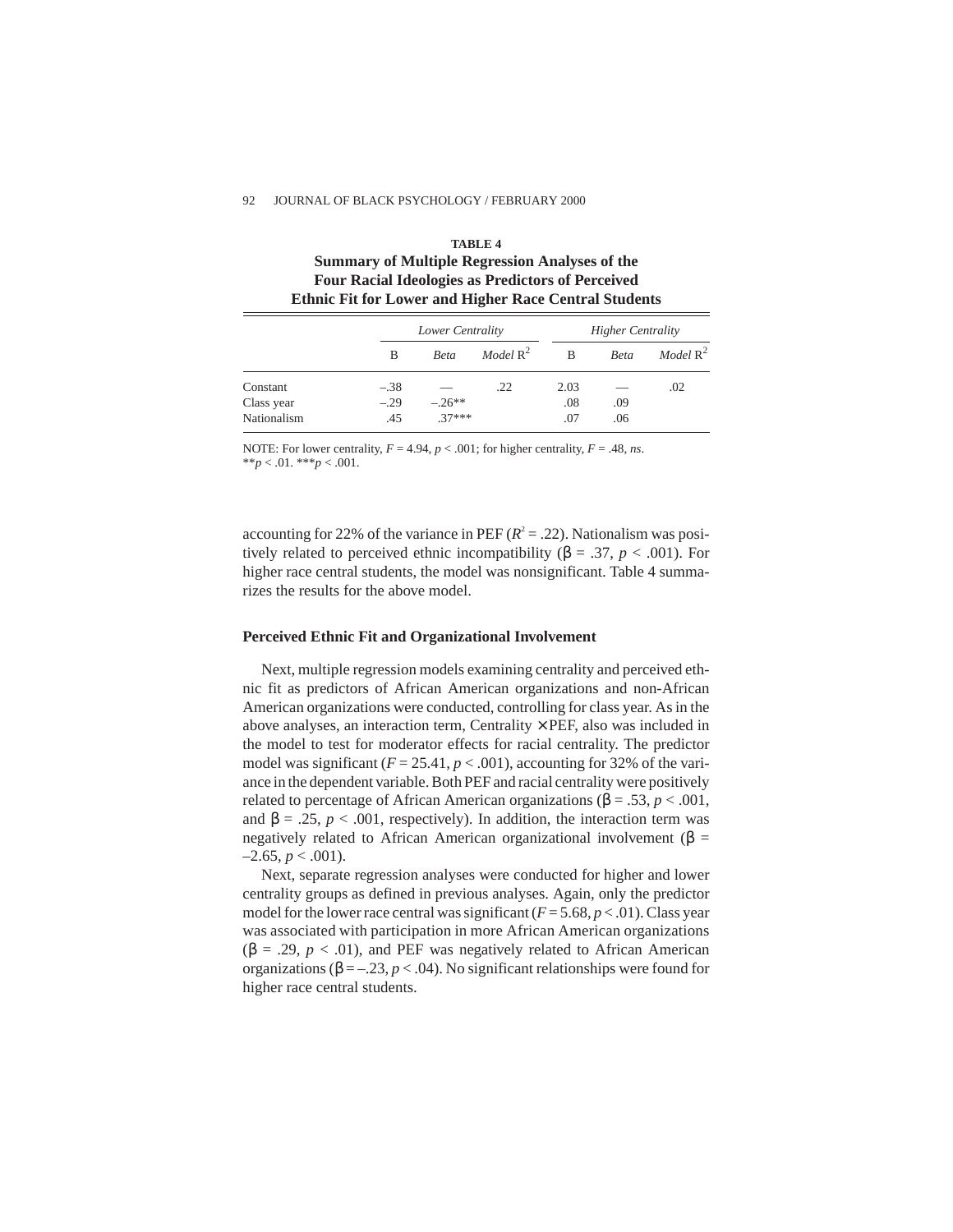## **DISCUSSION**

#### **PREDICTORS OF PERCEIVED ETHNIC FIT**

The expected relationships between precollege background factors and perceived ethnic fit did not emerge. This does not support research that has found that congruence of precollege environment and college environment racial makeup was related to better perceived social adjustment for African American college students (Adan & Felner, 1995; Graham et al., 1985). One possibility for the difference in findings for the present study may be differences in the type of student perceptions that were evaluated. In the studies noted above, social adjustment was evaluated by students'self-report of such factors as academic adjustment, social adjustment, personal adjustment, and emotional attachment. The present study explored students'feelings of social fit related to their ethnicity specifically. Though African American students' demographic backgrounds may be related to perceptions of poorer college adjustment in general, their backgrounds may not be related to feelings of incompatibility due to their ethnicity.

In contrast, racial ideology did predict PEF. Though background factors and racial ideology were correlated, only the latter predicted students' perceptions about their fit in their college environment. This may indicate that students' beliefs regarding race may be a stronger influence on their college experiences than demographic characteristics. However, because the present study is cross-sectional, it is possible that individuals' beliefs regarding race may have been influenced by their experiences in their college environment. The fact that neither precollege demographic characteristics nor class year was related to PEF does suggest that perceived ethnic incompatibility is not simply culture shock or a part of the sometimes difficult first year transition period noted in research on college students in general and minority students in particular (e.g., Allen, 1988; Nettles, 1991). However, the fact that class year was related to racial ideology suggests that students' experiences in the PWI environment may influence their beliefs regarding race. A longitudinal study examining these constructs could help clarify the extent to which precollege characteristics influence perceptions of environmental fit, as well as the directional relationship between racial ideology and PEF for different individuals.

#### **PREDICTORS OF ORGANIZATIONAL INVOLVEMENT**

Although students' backgrounds were not related to PEF, their backgrounds were related to organizational involvement. Students who came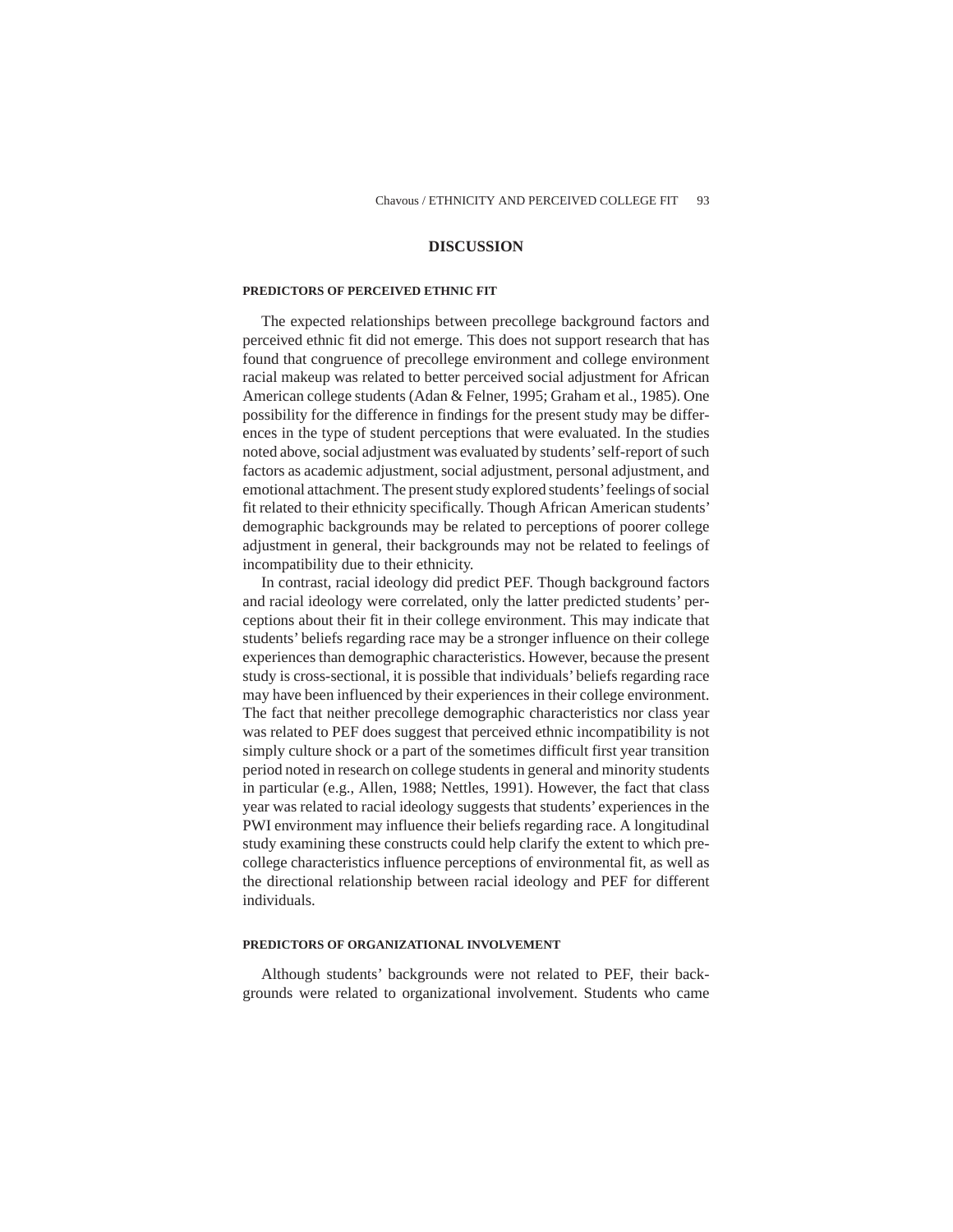from neighborhoods that had fewer African Americans reported being involved in more non-African American organizations. The findings do not support the research indicating that students from stronger cultural backgrounds (indicating neighborhoods that were more racially homogeneous) became involved in more ethnic-oriented campus organizations. However, the findings suggest that having more precollege interracial contact may lead to participation in more mainstream or multiethnic organizations.

PEF was related to African American organizational participation in that students who felt less fit due to their ethnicity participated in fewer ethnic group–dominated organizations. This supports the Ethier and Deaux (1990, 1994) findings for Hispanic students at PWIs. PEF did not predict other organizational involvement. Perceptions of incompatibility due to race may lead to or hinder students' participation in activities related to their ethnic group, but they may be less related to social participation in other types of organizations.

## **THE ROLE OF RACIAL CENTRALITY**

The strength of one's ethnic identification, or racial centrality, was related to students' perceived ethnic fit and organizational involvement. As in other research on minority students, perceiving race as central to one's identity was related to participation in more African American organizations (Mitchell & Dell, 1992). The present findings indicate that the relationship between PEF and number of African American organizations differed for students with higher and lower centrality relative to one another. First, students who defined race as a less central part of their identities participated in fewer African American organizations. For these students, feeling that their ethnic group was not compatible with their college environment was related to being in fewer African American organizations as well.

Perhaps students with lower race centrality who feel that their ethnicity and college environment are incompatible would avoid joining organizations that may emphasize the same aspects that the individuals view as incompatible with their environment. Another possibility is that perceiving a misfit between characteristics of their ethnic group and their college environment may not compel such students to seek support and affirmation from African American organizations, because they do not hold race as an important aspect of their identities.

Having stronger racial centrality was related to involvement in more African American organizations, but perceiving their ethnicity as incompatible with their college environment did not influence the extent to which higher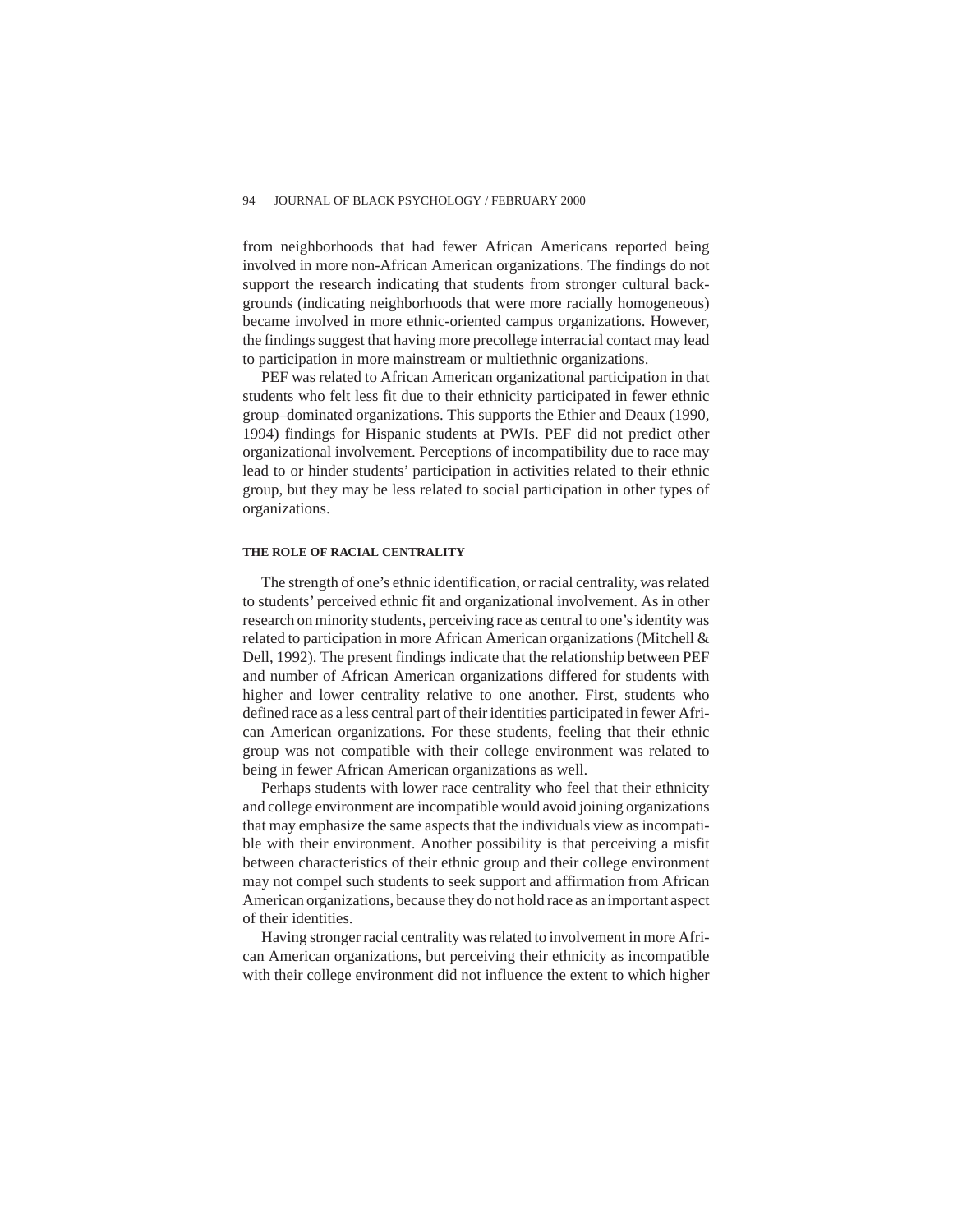race central individuals joined African American organizations. Perhaps having higher race centrality is enough to influence some students to join African American organizations, regardless of whether they feel that their ethnicity is compatible with their college environment. Such organizations may simply be a means of interacting with students with similar views and beliefs. Other higher race central students may seek out African American organizations as sources of social support in reaction to perceiving ethnic incompatibility. Crocker and Major (1989) suggest that when individuals have high ethnic group centrality, they are more likely to engage in selfprotective strategies to enhance self-esteem. For many African American students, African American campus organizations provide such protection and support (Moran, Yengo, & Algier, 1994; Nettles, 1991). However, because PEF was not related to number of African American organizations for higher central students, such students do not necessarily seek out African American organizations when they feel ethnic incompatibility in their college environment.

Centrality also was important in the relationship between racial ideology and PEF as well as the relationship between ideology and organizational involvement. Again, the predictive relationships seemed to be strongest for lower race central individuals. For such students, having strong nationalist views relative to other ideologies was related to less perceived ethnic fit, whereas no relationship existed for higher central students. At first glance, it may seem unlikely that some students for whom race is less central might hold strong nationalism beliefs, and furthermore, that these beliefs would be predictive of race-related outcomes. However, Ethier and Deaux's (1990, 1994) studies with Hispanic college students may provide an explanation. Although their studies did not examine the meaning of race to individuals, the studies did indicate that students with lower race centrality were more vulnerable to the effects of perceiving their culture to be incompatible with the mainstream school environment. It is feasible that African American students who choose to deemphasize race as a large part of their identity, but who feel that African Americans are a uniquely oppressed group in America (nationalism as defined in this study), may encounter more difficulty in negotiating an environment in which race and group differences are extremely salient. In contrast, individuals with higher race centrality and strong nationalism views may not encounter this difficulty.

Overall, the study suggests that race centrality may play a complex role in the social behavior of African American college students. Though students overall reported low levels of perceived ethnic compatibility, the feeling that one's group does not fit into one's college environment at all may have a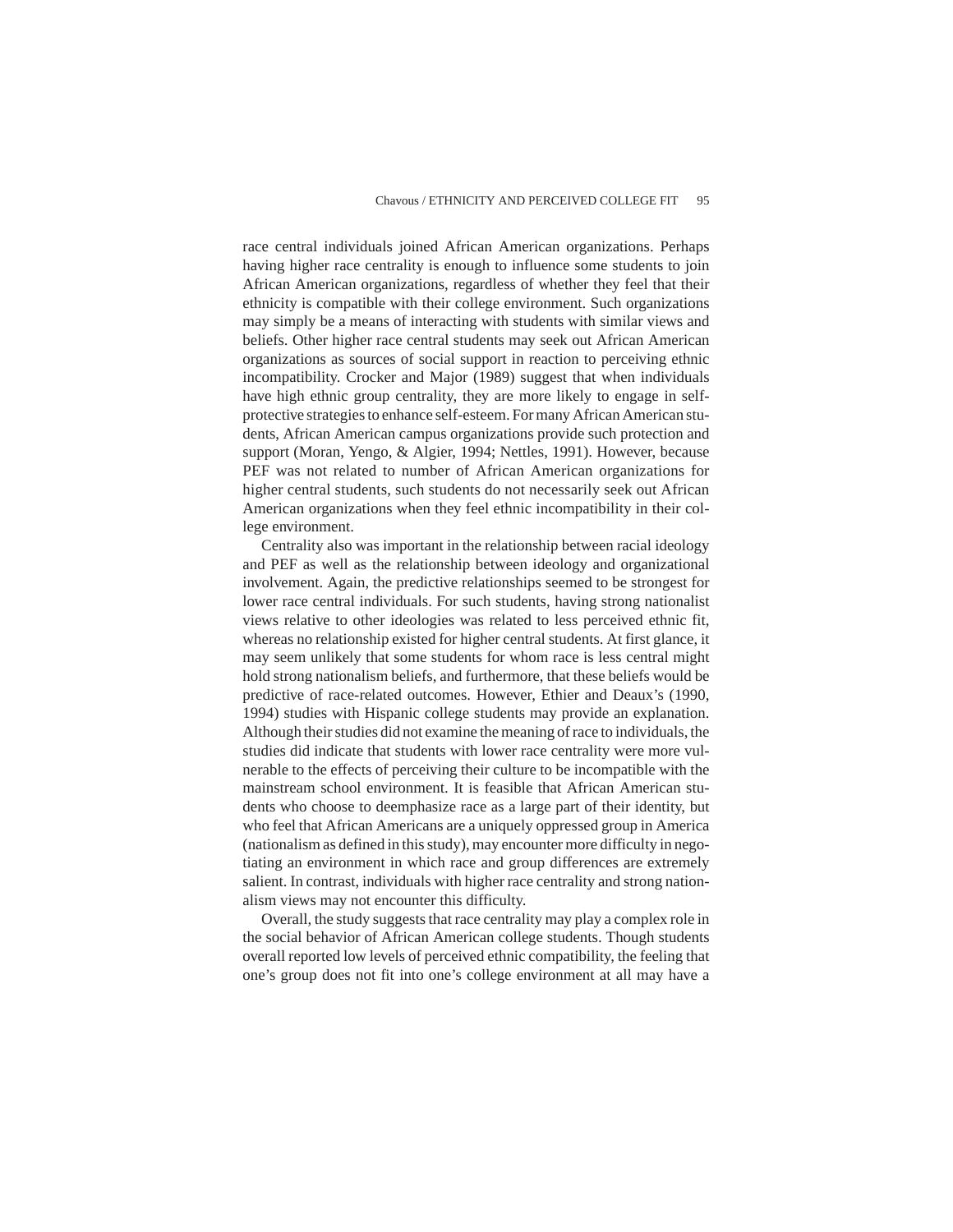substantial impact on social integration outcomes for some students. The findings suggest that PEF influences student organizational involvement only for those with lower race centrality. In addition to the fact that PEF only predicted African American organizations for lower central students, PEF was not related to total organizations or to being involved in an organization at all. Centrality alone seemed to have a stronger relationship with these outcomes, being positively related to African American organizations, total organizations, and involvement in any type of organization.

One plausible explanation for the study results is that race centrality may play a buffering role in the effects of both perceived ethnic incompatibility and racial ideology on organizational participation. For lower central students, having specific racial ideology beliefs may have a stronger influence on their participation in organizations within that environment. Higher race central students, on the other hand, may perceive less ethnic fit, regardless of their ideological beliefs regarding race. One explanation could be offered by the parental racial socialization research (e.g., Bowman & Howard, 1985), which suggests that emphasis on race awareness and acknowledgement of the existence of discrimination toward African Americans is related to positive school adjustment outcomes for African American children and adolescents. However, higher race central students may be more likely to participate in campus activities, both ethnic and nonethnic oriented, regardless of their racial ideologies. The findings support research such as that of Mitchell and Dell (1992), who found that racial identity attitudes were more predictive of participation in cultural organizations than noncultural ones. They suggest that students may participate in organizations for reasons of professional development and advancement. Therefore, a person with strong nationalist views may still choose to be involved in a mainstream organization because of opportunities for networking and professional support, for example.

## **LIMITATIONS AND CONCLUSIONS**

Several points must be addressed in interpreting the study findings and generalizing them to other students at other universities. The issue of selectivity of the sample is an important one. It is not reasonable to assume that the selective sample of African American students who chose to attend this particular institution is representative of the broader African American population or even the population of African American students. Second, colleges differ in the students they select and in the environments they provide. Differences in perceptions of ethnic fit could be related to the type of students who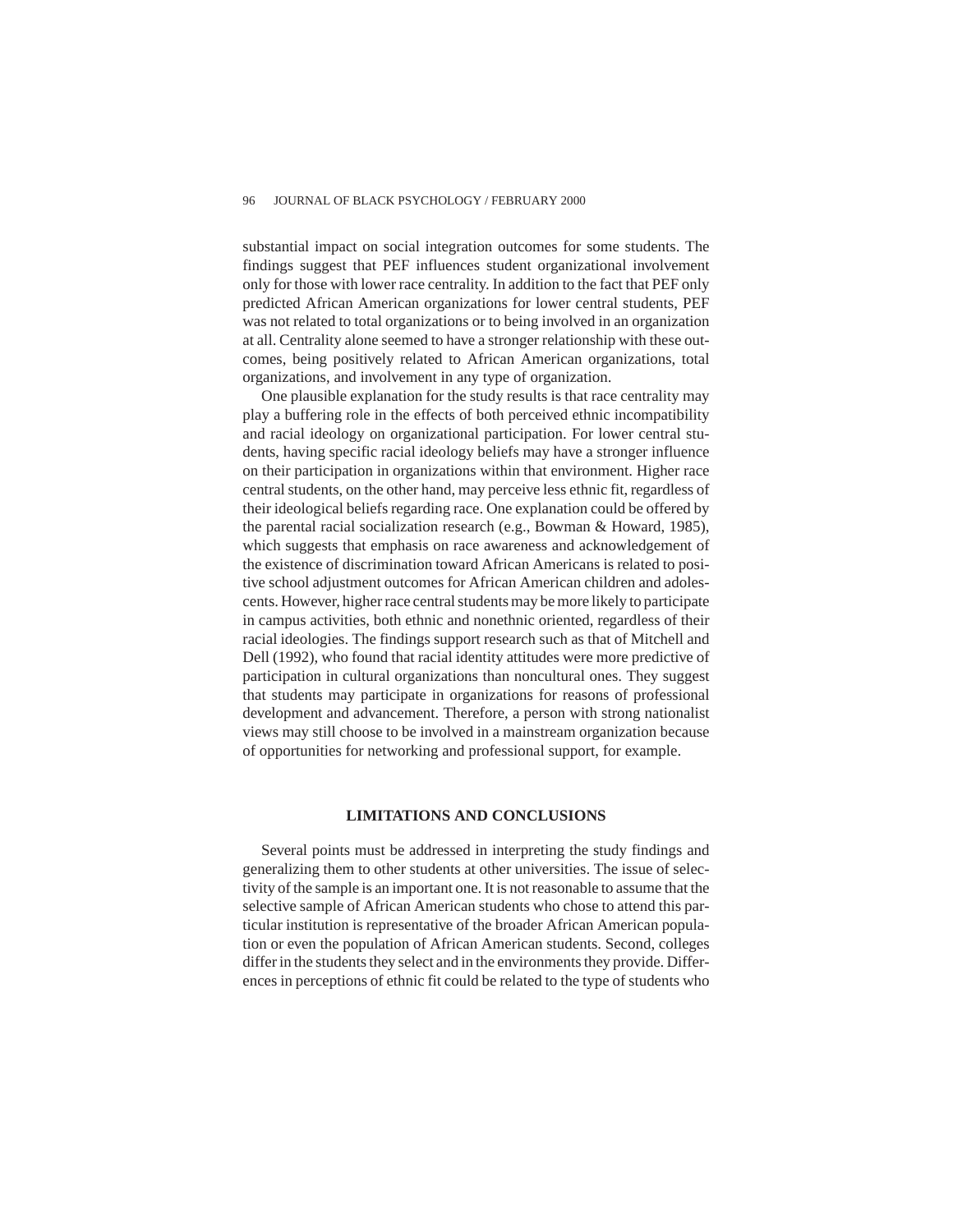apply to the institution and of the racial environment of the institution. Finally, issues of design and methodology may influence what can be concluded from the study findings. Class year was controlled for in study analyses. Therefore, statements could be made regarding intergroup differences in study outcomes. The cross-sectional nature of the study, however, does not allow the examination of intraindividual change, the extent to which students' perceptions of ethnic fit increase or decrease in response to their college environment, and the influence of PEF on racial identity attitudes. Longitudinal research examining incoming students could help delineate such questions.

In spite of the above limitations, the study findings have several implications. First, the findings indicate that the experiences of African American students may be similar in some ways to other minority groups, given the congruence of findings with research such as that of Ethier and Deaux's (1990, 1994) examination of Hispanic students. Most significant, the findings indicate that the social integration process for African American students at PWIs may differ according to the way in which the individuals think about race. Furthermore, for some African American students, the decision to participate in the college environment as well as the channels through which they choose to participate are related to their perceptions of how well they, as members of a minority group, fit into the environment. The continued examination of campus involvement and other indicators of social integration is especially important, given that organizational involvement has been demonstrated to be important in student satisfaction and retention in general (Mallinckrodt, 1988). Furthermore, college student research consistently has shown social integration to be a more important predictor of performance and retention for African American students than for mainstream students (Murguia et al., 1991).

In much of the research on African American college students, students from similar socioeconomic backgrounds are expected to interact in certain school types (in terms of size, racial makeup, and prestige) in similar manners. The idea of a general effect of the same experience is one that pervades the college student literature (Terenzini & Pascarella, 1991). It is important to note, however, that African American students are not a homogeneous population. Wide variations exist in their family background, socioeconomic status, experiences, and perceptions. Thus, the assumption that all African American students will react, perceive, and perform similarly in the same environment is erroneous (Sherman et al., 1994). It is essential, therefore, that researchers, institutions, and educators gain a better understanding of the unique characteristics of this population and how these characteristics influence their college integration process.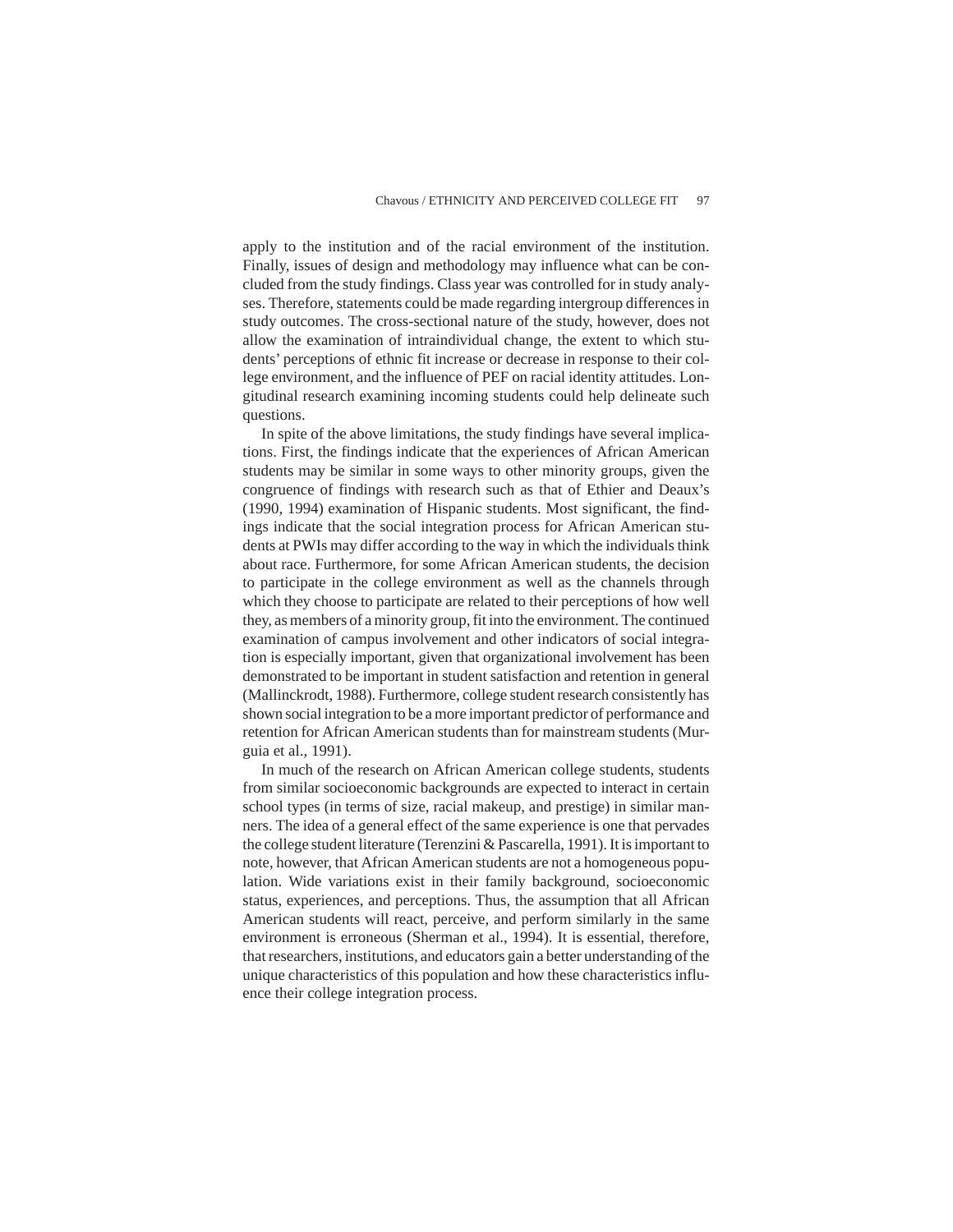#### **REFERENCES**

- Adan, A., & Felner, R. D. (1995). Ecological congruence and adaptation of minority youth during the transition to college. *Journal of Community Psychology*, *23*(3), 256-269.
- Allen, B. A., & Boykin, A. W. (1991). The influence of contextual factors on Afro-American and Euro-American children's performance: Effects of movement opportunity and music. *International Journal of Psychology*, *26*(3), 373-387.
- Allen, W. R. (1987). Black colleges versus White colleges. *Change*, *19*(3), 28-34.
- Allen, W. R., Epps, E. G., & Haniff, N. Z. (Eds.). (1991). *College in Black and White: African American students in predominantly White and in historically Black public universities*. Albany: State University of New York Press.
- Astin, A. (1982). *Minorities in higher education*. Washington, DC: Office of Minority Concerns.
- Astin, A. (1984). Student involvement: A developmental theory for higher education. *Journal of College Student Personnel*, *25*, 297-308.
- Baldwin, J. A., Brown, R., & Rackley, R. (1990). Some socio-behavioral correlates of African self-consciousness in African American college students. *Journal of Black Psychology*, *17*(1), 1-17.
- Baron, R. M., & Kenny, D. (1986). The moderator-mediator variable distinction in social psychological research: Conceptual, strategic, and statistical considerations. *Journal of Personality & Social Psychology*, *51*(6), 1173-1182.
- Bean, J. P., & Hull, D. F. (1984). *The determinants of Black and White student attrition at a major southern state university*. Paper presented at the annual meeting of the American Educational Research Association, New Orleans, LA.
- Bennett, C. (1984). Interracial contact experience and attrition among Black undergraduates at a predominantly White university. *Theory and Research in Social Education*, *12*(2), 19-47.
- Bowman, P. J., & Howard, C. (1985). Race-related socialization, motivation, and academic achievement: A study of Black youths in three-generations. *Journal of the American Academy of Child Psychiatry*, *24*, 134-141.
- Boykin, A. W. (1984). Reading achievement and the sociocultural frame of reference of Afro-American children. *Journal of Negro Education*, *53*(4), 464-473.
- Braddock, J. (1981). Desegregation and Black student attrition. *Urban Education*, *15*, 403-418.
- Crocker, J., & Major, B. (1989). Social stigma and self-esteem: The self-protective properties of stigma. *Psychological Review*, *96*, 608-630.
- D'Augelli, A. R., & Herschberger, S. L. (1993). African American undergraduates on a predominantly white campus: Academic factors, social networks, and campus climate. *Journal of Negro Education*, *62*(1), 67-81.
- Davis, J. E. (1995). College in Black and White: Campus environment and academic achievement of African American males. *Journal of Negro Education*, *63*(4), 620-633.
- Davis, R. (1986, March). *Social support networks and undergraduate student academic success related outcomes: Comparison of Black students on Black and White campuses*. Paper presented at the Annual Meeting of the American Educational Research Association, San Francisco.
- Ethier, K., & Deaux, K. (1990). Hispanics in ivy: Assessing identity and perceived threat. *Sex Roles*, *22*(7-8), 427-440.
- Ethier, K., & Deaux, K. (1994). Negotiating social identity when contexts change: Maintaining identification and responding to threat. *Journal of Personality and Social Psychology*, *67*(2), 243-251.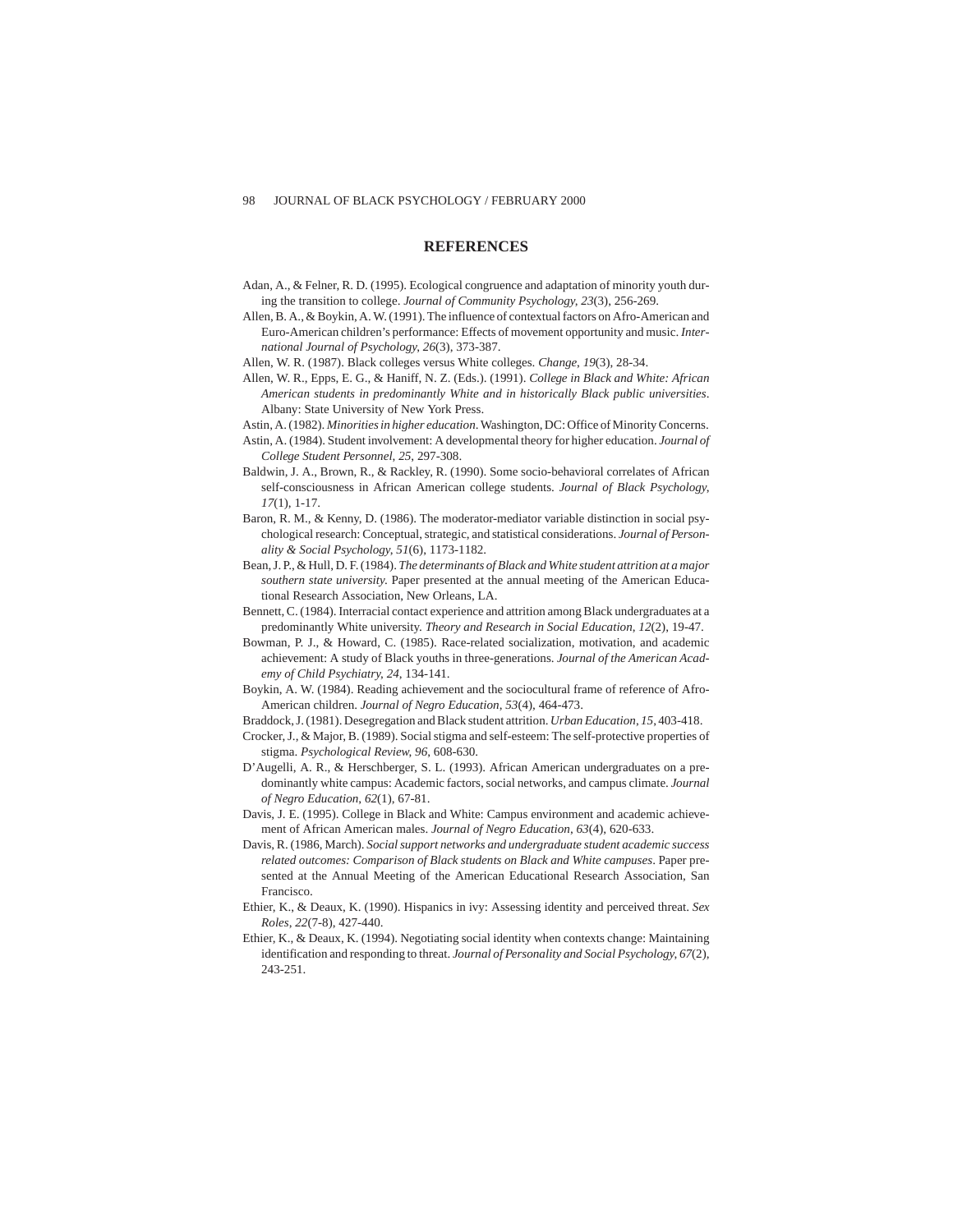- Felner, R. D., Ginter, M., & Primavera, J. (1983). Transitions and stressful life events: A model for primary prevention. In R. D. Felner, L. A. Jason, J. N. Moritsugu, & S. S. Farber (Eds.), *Prevention psychology: Theory, research, and practice* (pp. 199-215). New York: Pergamon.
- Fleming, J. (1981). Stress and satisfaction in college years of Black students. *Journal of Negro Education*, *50*, 307-318.
- Fleming, J. (1984). *Blacks in college: A comparative study of students' success in Black and White institutions*. San Francisco: Jossey-Bass.
- Fordham, S. (1988). Racelessness as a factor in Black students'school success: Pragmatic strategy or Pyrrhic victory. *Harvard Educational Review*, *58*(1), 54-84.
- Graham, C., Baker, R. W., & Wapner, S. (1985). Prior interracial experience and Black student transition into predominantly white colleges. *Journal of Personality and Social Psychology*, *47*, 1146-1154.
- Hall, M., Mays, A., & Allen, W. R. (1984). Dreams deferred: Black student career goals and fields of study in graduate/professional students. *Phylon*, *45*(4), 271-283.
- Hughes, M. S. (1987). Black students'participation in higher education. *Journal of College Student Personnel*, *28*, 532-535.
- Loo, C. M., & Rolison, G. (1986). Alienation of ethnic minority students at a predominantly White university. *Journal of Higher Education*, *57*, 59-77.
- Mallinckrodt, B. (1988). Student retention, social support, and drop-out intention: Comparison of Black and White students. *Journal of College Student Development*, *29*, 60-64.
- Mitchell, S. L., & Dell, D. M. (1992). The relationship between Black students' racial identity attitude and participation in campus organizations. *Journal of College Student Development*, *33*(1), 39-43.
- Moran, J. J., Yengo, L., & Algier, A. (1994). Participation in minority oriented extracurricular organizations. *Journal of College Student Development*, *35*, 143.
- Murguia, E., Padilla, R. V., & Pavel, D. M. (1991). Ethnicity and the concept of social integration in Tinto's model of institutional departure. *Journal of College Student Development*, *32*(5), 433-439.
- Nettles, M. T. (Ed.). (1988). *Toward Black undergraduate student equality in American higher education*. New York: Greenwood.
- Nettles, M. T. (1991). Racial similarities and differences in the predictors of college student achievement. In W. R. Allen, E. Epps, & N. Z. Haniff (Eds.), *College in Black and White* (pp. 75-91). Albany: State University of New York Press.
- Parham, T. A., & Helms, J. E. (1981). The influence of Black students'racial identity attitudes on preferences for counselor's race. *Journal of Counseling Psychology*, *28*(3), 250-257.
- Parham, T. A., & Helms, J. E. (1985). Attitudes of racial identity and self-esteem of Black students: An exploratory investigation. *Journal of College Student Personnel*, *26*, 143-147.
- Pascarella, E., & Terenzini, P. (1991). *How college affects students*. San Francisco: Jossey-Bass.
- Rowley, S., Sellers, R. M., Chavous, T. M., & Smith, M. (1997). The relationship between racial identity and self-esteem in African American college and high school students. *Journal of Personality & Social Psychology*, *74*(3), 715-724.
- Sellers, R. M., Chavous, T. M., & Cooke, D. Y. (1998). Racial ideology and racial centrality as predictors of African American college students' academic performance. *Journal of Black Psychology*, *24*(1), 8-27.
- Sellers, R. M., Rowley, S., Chavous, T. M., Shelton, J. N., & Smith, M. A. (1997). The multidimensional inventory of Black identity: Construct validity and reliability. *Journal of Social and Personality Psychology*, *73*(4), 805-815.